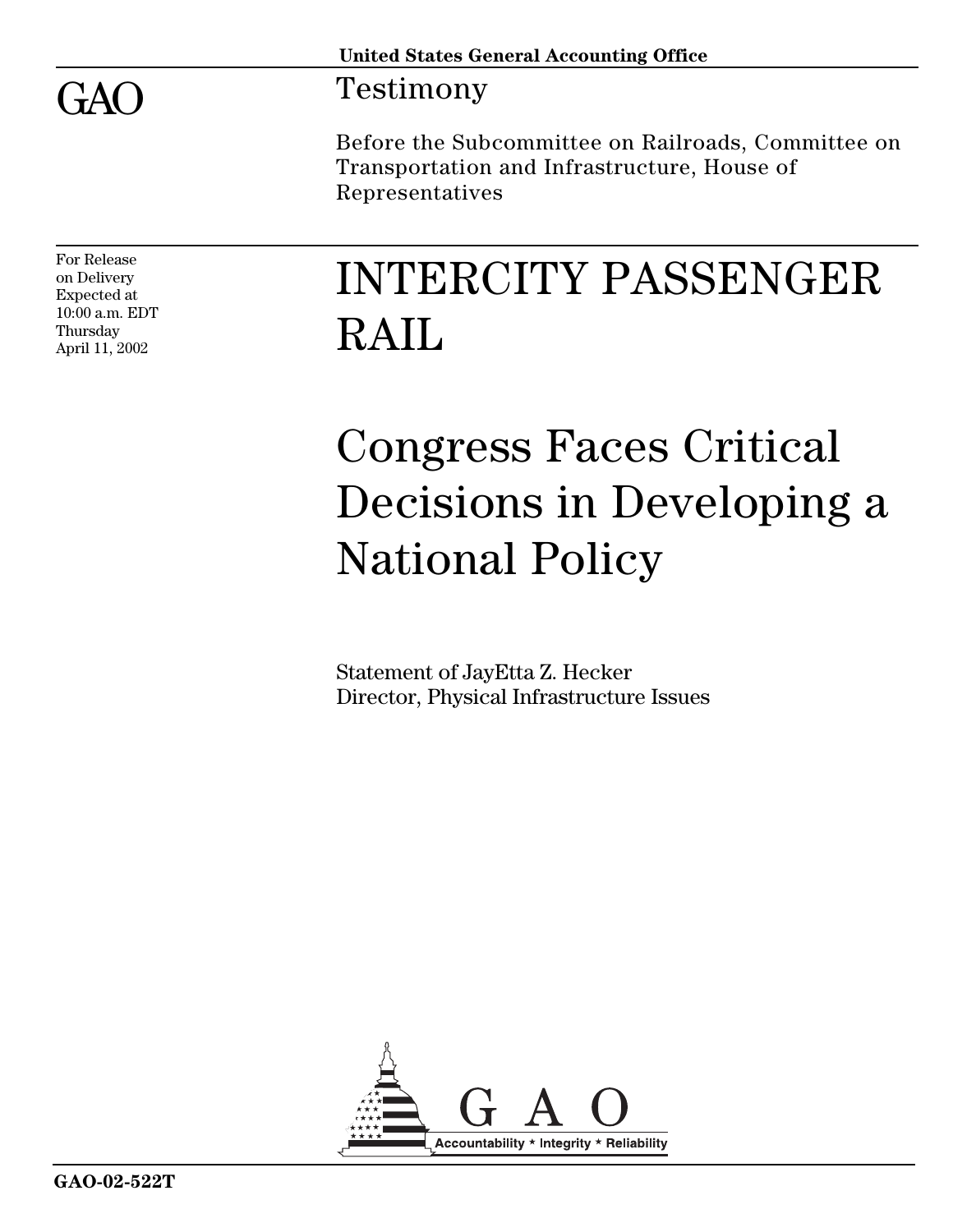Mr. Chairman and Members of the Subcommittee:

We appreciate the opportunity to testify on the future of intercity passenger rail. As you know, intercity passenger rail in the United States is at a critical juncture. As has become increasingly clear and as we observed before this subcommittee last summer, the current approach to intercity passenger rail is not likely sustainable.<sup>1</sup> Given Amtrak's worsening financial condition and opportunities for intercity passenger rail to play a larger role in our nation's transportation system, there is growing agreement that the mission, funding, and structure of the current approach to providing intercity passenger rail needs to be changed. There is less agreement on how they should be changed. Both longer-term fiscal pressures and the new commitments undertaken after September  $11<sup>th</sup>$ sharpen the need to look at competing claims and new priorities.<sup>2</sup> Stated differently, there is a need to consider what is the proper role of the federal government in intercity passenger rail.

Proposals to revise how intercity passenger rail service is delivered and financed are emerging. To help assess the benefits to the nation that might arise from these and other proposals, and whether the expected benefits warrant the costs, we believe that a framework for developing a national passenger rail policy would be useful. To assist Congress, our statement provides initial considerations for this framework. In particular, it focuses on (1) the potential public benefits of intercity passenger rail service, (2) the potential costs of providing such service, and (3) initial considerations that could guide Congress as it debates any future role of the federal government in supporting intercity passenger rail service. This statement is based on our discussions with officials from 30 state departments of transportation, commuter railroads, and freight railroads that are affected by Amtrak, several prospective intercity rail operators, and Amtrak. We also draw from our reports on intercity passenger rail, budget priorities, and lessons learned from federal financial assistance efforts directed to large organizations. (See app. I for selected products.)

<sup>|&</sup>lt;br>1 U.S. General Accounting Office, *Intercity Passenger Rail: The Congress Faces Critical Decisions About the Role of and Funding for Intercity Passenger Rail Systems*, GAO/RCED-01-820T (Washington, D.C.: July 25, 2001).

<sup>2</sup> U.S. General Accounting Office, *Budget Issues: Long-term Fiscal Challenges*, GAO-02- 467T (Washington, D.C.: Feb. 27, 2002).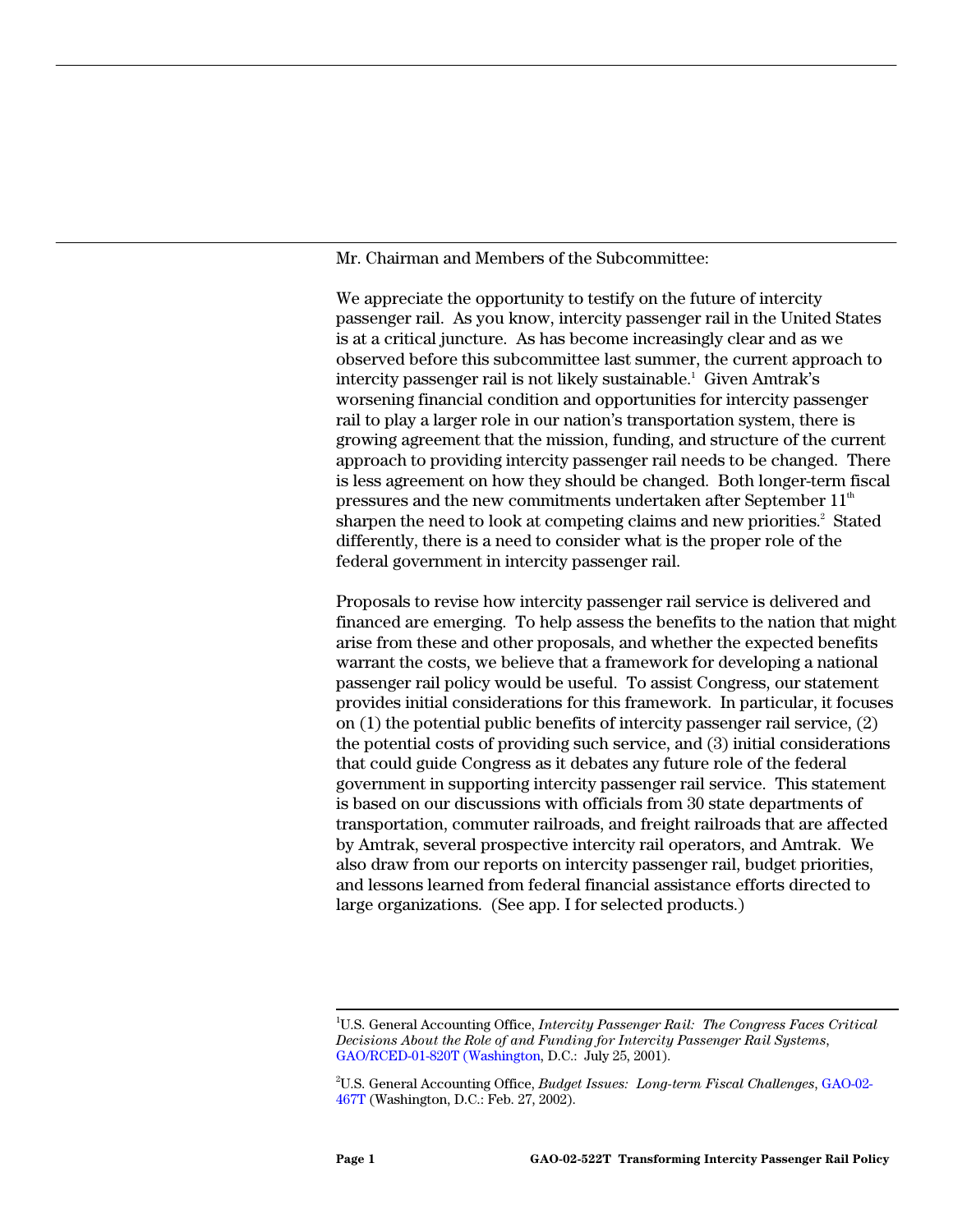In summary:

- Intercity passenger rail has the potential to generate benefits to society (often called public benefits) by complementing other more heavily used modes of transportation in markets in which rail transport can be competitive. These potential benefits include stemming the increase in air and highway congestion, reducing pollution caused by automobiles, reducing fuel consumption and energy dependency, and increasing safety. The potential for achieving and maximizing these benefits appears the greatest along routes that parallel heavily traveled highway or air corridors between two cities that are not too far apart.
- Regarding costs, intercity passenger rail systems, like other intercity transportation systems, are expensive. While Amtrak's and others' estimates of costs to develop and maintain conventional and high speed passenger rail systems are very preliminary, it is clear the level of funding needed for both capital and operations will be significant. For example, Amtrak has called for \$30 billion in federal capital support over 20 years to upgrade its operations and to invest as seed money in highspeed rail corridors. Amtrak also estimates that the cost to fully develop the 10 federally designated high-speed rail corridors and Amtrak's Northeast Corridor could exceed \$50 billion over 20 years. While we have not assessed these estimates, we agree that such systems will be costly. Furthermore, our work indicates that intercity passenger rail will likely continue to require operating subsidies even if provisions are made to encourage private operators to provide such service.
- Given the uneven potential for generating social benefits and large costs of intercity passenger rail, Congress will need a framework for determining if and how intercity passenger rail fits into our nation's transportation system, and what level of federal investment should be made in light of other competing national priorities. Key initial steps in this framework could include (1) establishing clear, non-conflicting goals for federal support of intercity passenger rail systems; (2) establishing the roles of governmental and private entities and developing funding approaches that focus on and provide incentives for results and accountability, and (3) ensuring that the strategies developed address diverse stakeholder interests, to the extent possible, and limit unintended consequences.

Background

The Rail Passenger Service Act of 1970 created Amtrak to provide intercity passenger rail service because existing railroads found such service unprofitable. Although Amtrak was given significant flexibility with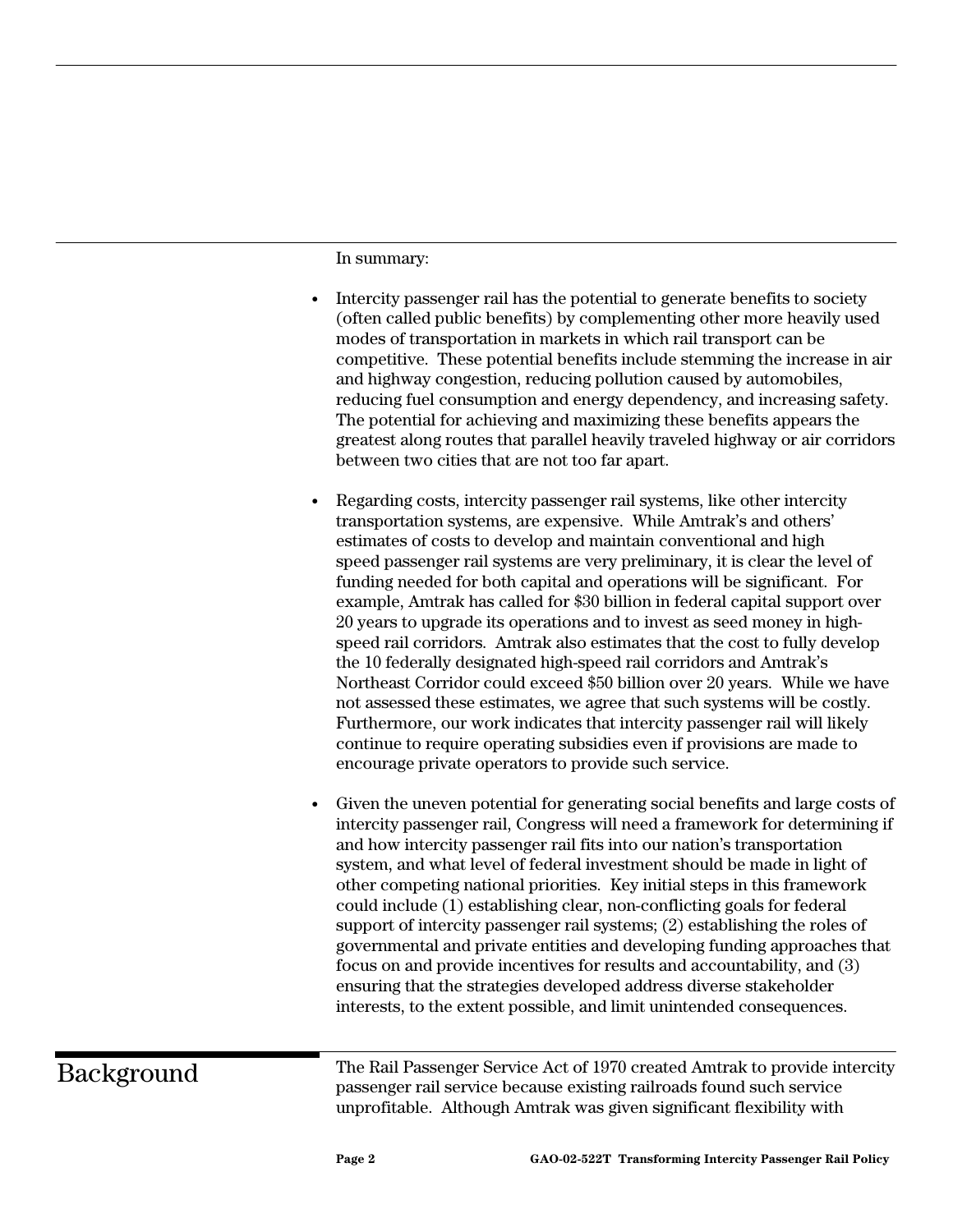respect to its route system by the Amtrak Reform and Accountability Act of 1997, that act also directed it to operate a national passenger rail system that ties together existing and emerging regional passenger rail service and other intermodal passenger services.

Amtrak operates a 22,000-mile conventional passenger rail system (with train speeds typically up to 79 miles per hour), primarily over tracks owned by freight railroads. (See fig. 1.) Federal law requires that freight railroads give Amtrak trains priority access and charge Amtrak the incremental cost—rather than the full cost—associated with the use of their tracks. Amtrak owns 650 miles of track, primarily on the Northeast Corridor, which runs between Boston and Washington, D.C. On some portions of this corridor, Amtrak provides high-speed service (up to 150 miles per hour). In addition, access to this corridor is crucial for 8 commuter railroads (operated by state and local governments) that serve 1.2 million passengers each work day. Finally, according to Amtrak, about 38 trains from 6 freight railroads use the corridor each day.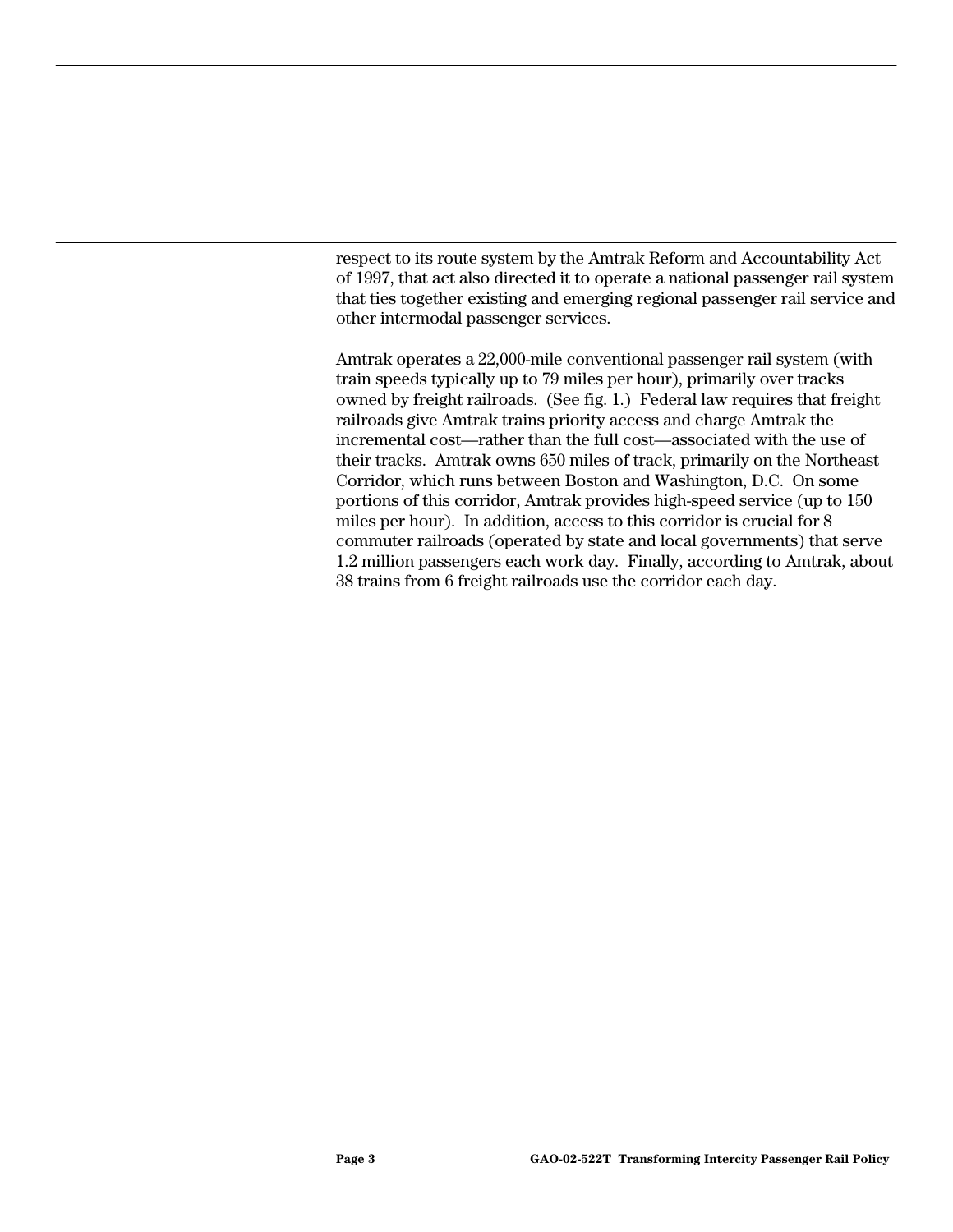

**Figure 1: Amtrak's Route System**

Source: Amtrak.

Currently, intercity passenger rail plays a small part in the nation's overall transportation system (with the exception of some shorter distance corridors). On average, about 64,000 passengers in 45 states and the District of Columbia rode Amtrak trains each day in fiscal year 2001. (According to Amtrak about two-thirds of its ridership is either wholly or partially on the Northeast Corridor.) In contrast, in 2000, the latest year for which data are available, domestic airlines carried about 1.8 million passengers per day; and intercity buses carried about 984,000 passengers per day. Amtrak carried fewer than 1,000 passengers a day, on average, in 34 of the states where it operated in fiscal year 2001.<sup>3</sup> (See fig. 2.) Further,

<sup>-&</sup>lt;br>3 <sup>3</sup>Amtrak instituted service in a  $46<sup>th</sup>$  state, Maine, in mid December 2001.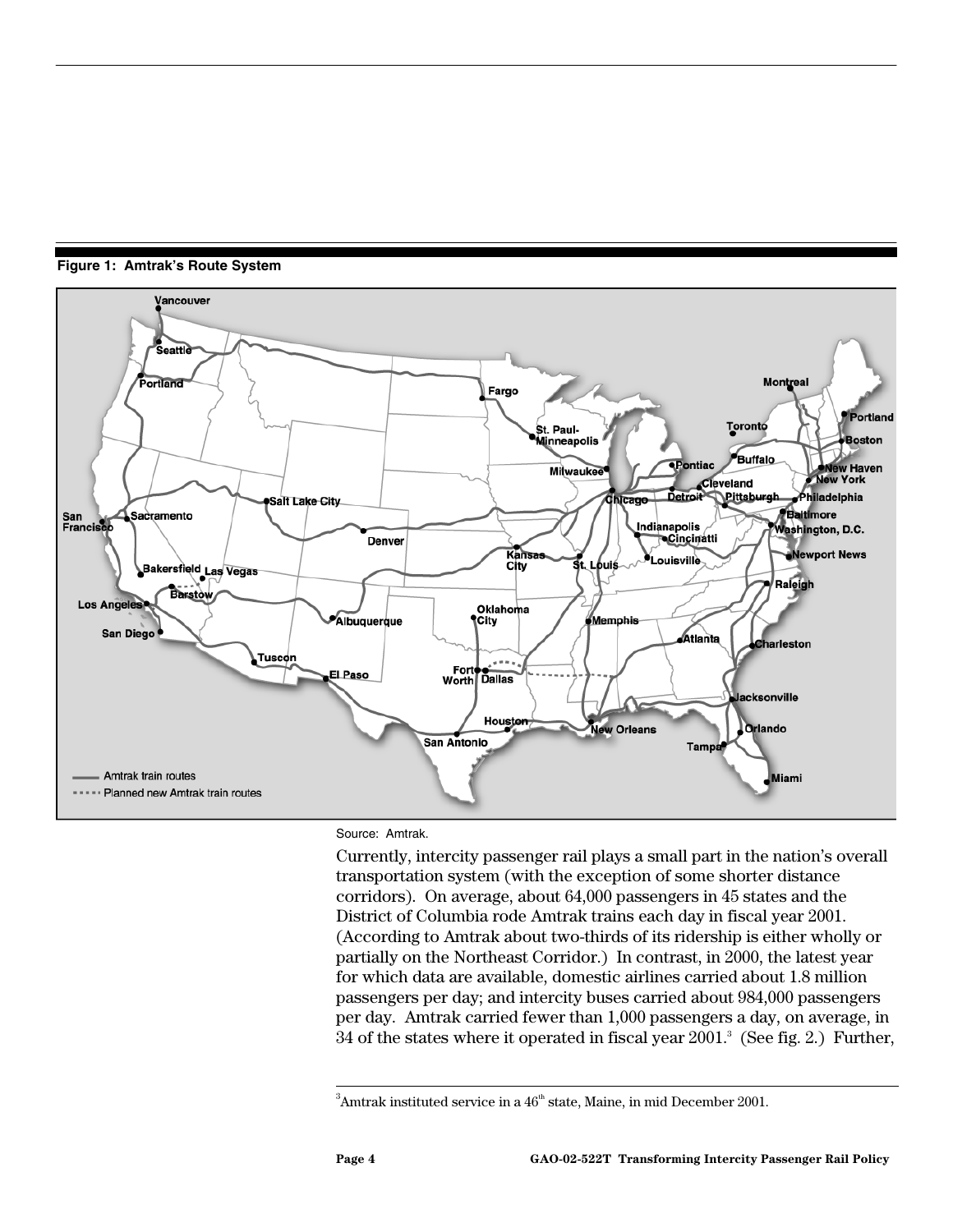Amtrak carried fewer than 100 passengers a day, on average, in 12 of these states.

#### **Figure 2: Amtrak's Average Daily Ridership by State, Fiscal Year 2001**



Note: Based on number of persons boarding and deboarding trains. Amtrak began service to Maine in mid-December 2001.

Source: Amtrak.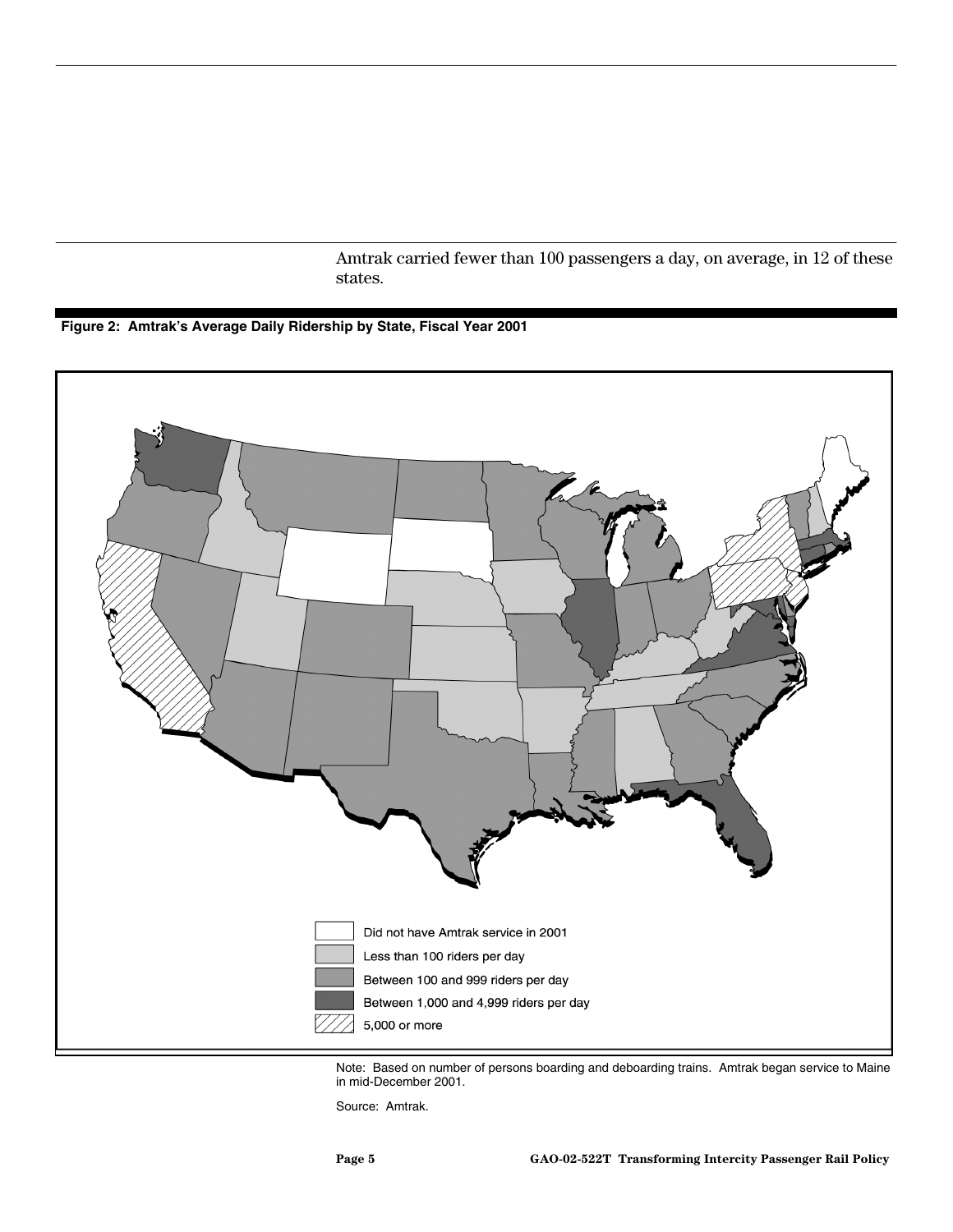Amtrak's ridership in many markets is limited, in part, because it is generally neither time- nor price-competitive with air service for longer distances. As a result, Amtrak's market share relative to air service falls off rapidly as travel distance—and therefore travel time—increases. (See fig. 3.)





Rail travel time in hours

Note: Generally, longer travel times are consistent with greater distances between origins and destinations. Data on Northeast Corridor trains reflect fourth quarter fiscal year 2001 market shares following the launch of Acela Express. For all other trains, data reflect market shares for fiscal year 2000.

Source: McKinsey & Company.

In addition, highways have made cars competitive with conventional trains for shorter distances, particularly because the marginal cost of an additional automobile rider in a single vehicle is small. On a train, the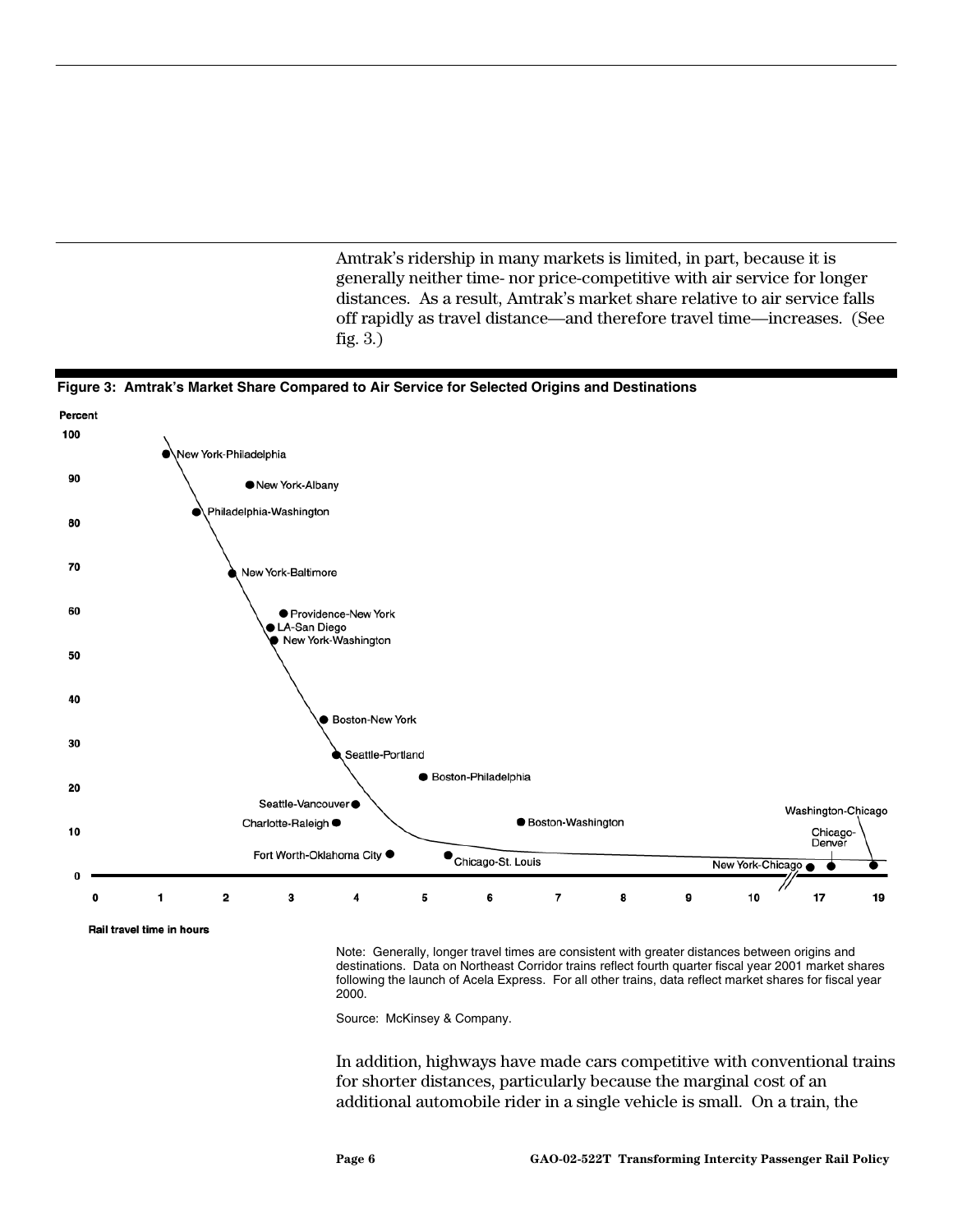additional passenger would typically pay an additional fare. Further, in contrast to Amtrak's system, highway and scheduled air systems are true networks. Amtrak's system is largely linear, connecting most stations to other stations on the same route. Transfer points are few, and limited train frequency can make changing trains impractical.<sup>4</sup>

A significant federal investment led to the development of the extensive air system and highway network. For example, the federal government invested \$225 billion in aviation systems and \$607 billion in highways from 1971 through 2000 (in 2000 dollars, latest data available).<sup>5</sup> In contrast, the federal government provided Amtrak over \$39 billion (in 2000 dollars) for capital and operating expenses from 1971 through 2002.<sup>6</sup> The federal government also provided substantial incentives to railroads (over whose tracks Amtrak runs) in the  $19<sup>th</sup>$  century to help develop these transportation systems.

Amtrak's financial condition has been deteriorating over recent years. Although its revenue has been increasing, its expenses have been increasing at a greater rate. It has deferred maintenance on equipment and structures and has limited funds available for making safety improvements. Amtrak has mortgaged just about all of its assets other than the Northeast Corridor to provide it with enough cash to survive. In February 2002, Amtrak announced that it would need \$1.2 billion in federal financial assistance in 2003 to meet basic needs, more than twice the amount that Congress provided in 2002. The Department of Transportation's Inspector General has stated that Amtrak cannot survive the year on recent levels of federal support.

Proponents of high-speed rail systems (with speeds over 90 miles per hour) see these systems as a promising means for making trains more

<sup>-&</sup>lt;br>4 Statement of the Honorable Allan Rutter, Federal Railroad Administration, before the Subcommittee on Transportation and Related Agencies, House Committee on Appropriations, Feb. 27, 2002.

 $^5$ Includes expenditures by the Department of Transportation and other federal agencies. In nominal dollars, the federal government invested about \$158 billion in aviation systems and about \$415 billion in highways from 1971 through 2000.

 $^6$ In nominal dollars, Congress provided Amtrak with about \$25 billion from 1971 through 2002.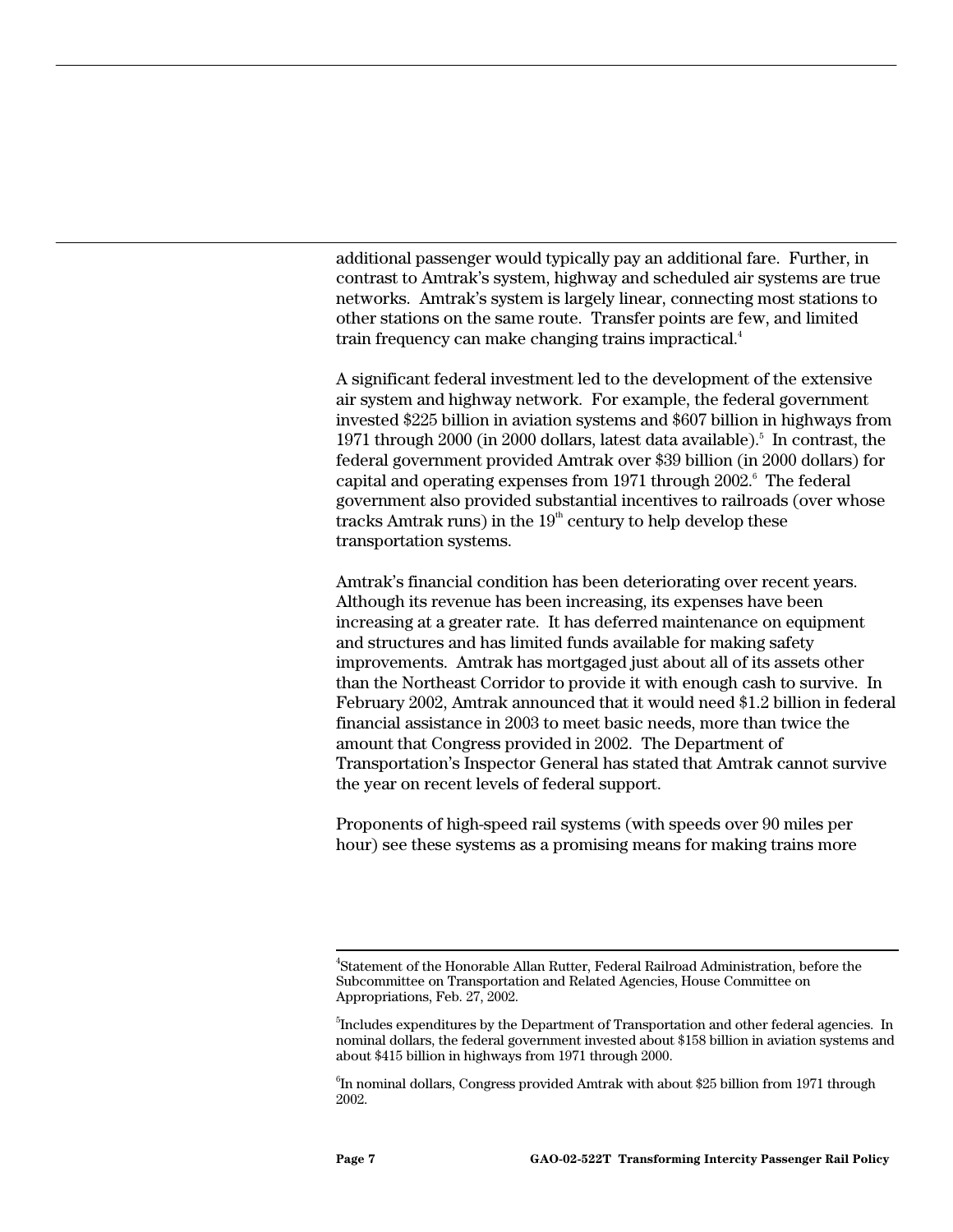competitive with other modes of transportation.<sup>7</sup> They see the introduction of high-speed rail systems in various areas of the country as a cost-effective means of increasing transportation capacity (the ability to carry more travelers) and relieving air and highway congestion, among other things. However, high-speed rail service outside Amtrak's Northeast Corridor has not yet been established, partly because of its multibilliondollar cost and because of concerns about overly optimistic ridership estimates.<sup>8</sup>

High-speed trains can operate on tracks owned by freight railroads that have been upgraded to accommodate higher speeds or on dedicated rights-of-way. The greater the passenger train's speed, the more likely it is to require a dedicated right-of-way for both safety and operating reasons. Ten corridors (not including Amtrak's Northeast Corridor) have been designated as high-speed rail corridors, either through legislation or by the Department of Transportation. (See fig. 4.) The 10 federally designated corridors are generally in various early stages of planning and may be eligible for federal assistance for planning and technology improvements through several Department of Transportation programs.

8 U.S. General Accounting Office, *Surface Infrastructure: High-Speed Rail Projects in the United States*, GAO/RCED-99-44 (Washington, D.C.: Jan. 14, 1999).

**7** The Federal Railroad Administration defines high-speed rail transportation not by speed of travel but as intercity passenger service that is time-competitive with airplanes or automobiles on a door-to-door basis for trips ranging from about 100 to 500 miles. The agency chose a market-based definition, rather than a speed-based definition, because it recognizes that opportunities for successful high-speed rail projects differ markedly among different pairs of cities.

High-speed rail systems are generally of three types: (1) incremental improvements to existing tracks, signaling systems, and grade crossings and modern trains that permit speeds between 90 and 150 miles per hour on existing rights-of-way; (2) completely new infrastructures to support very-high-speed operations of 200 miles per hour or more; or (3) magnetic levitation systems that permit speeds of around 300 miles per hour. Typically, the cost to implement these options grows as the sophistication of the technology and the speed increase.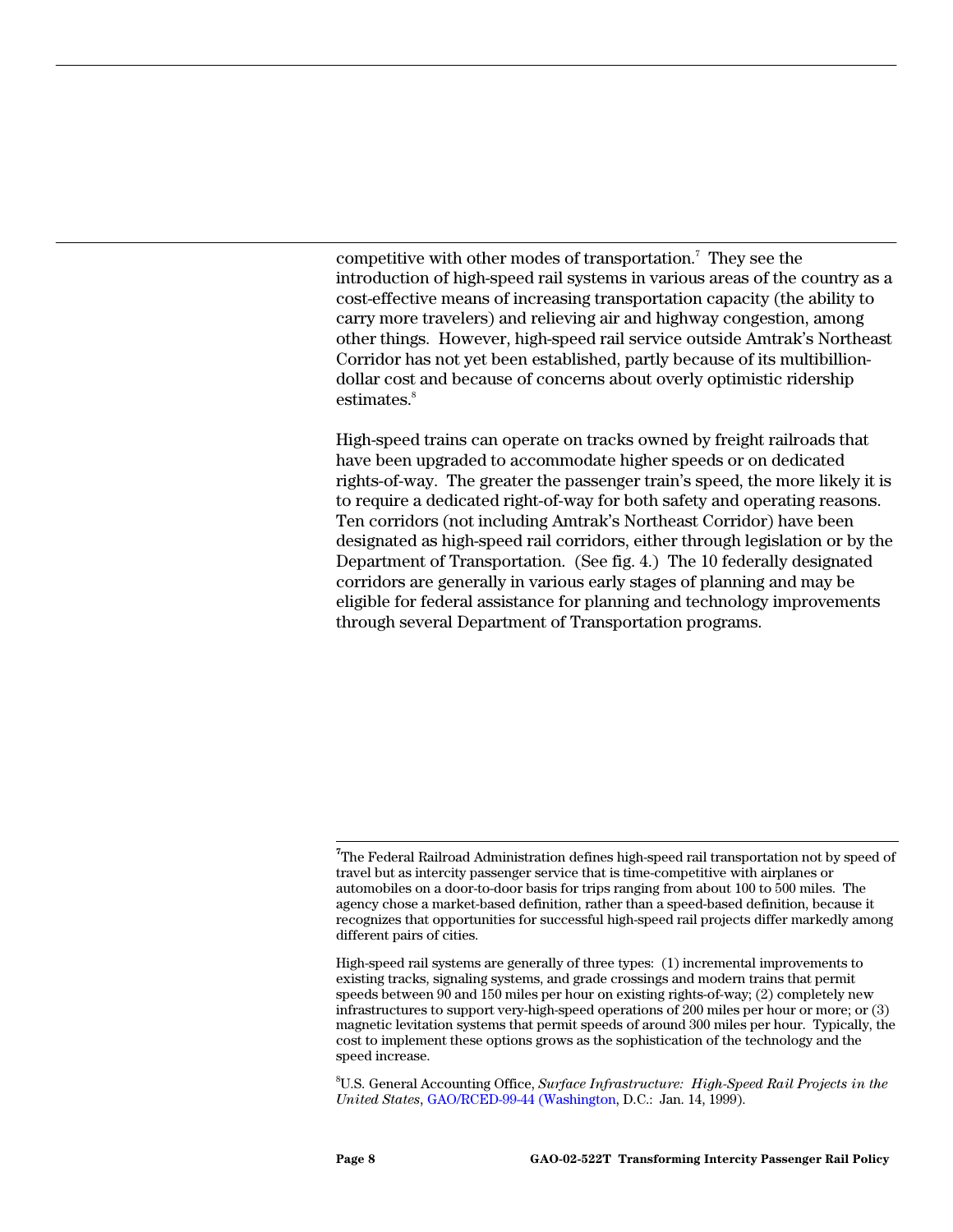

**Figure 4: Designated High-speed Rail Corridors and Amtrak's Northeast Corridor**

Source: Federal Railroad Administration.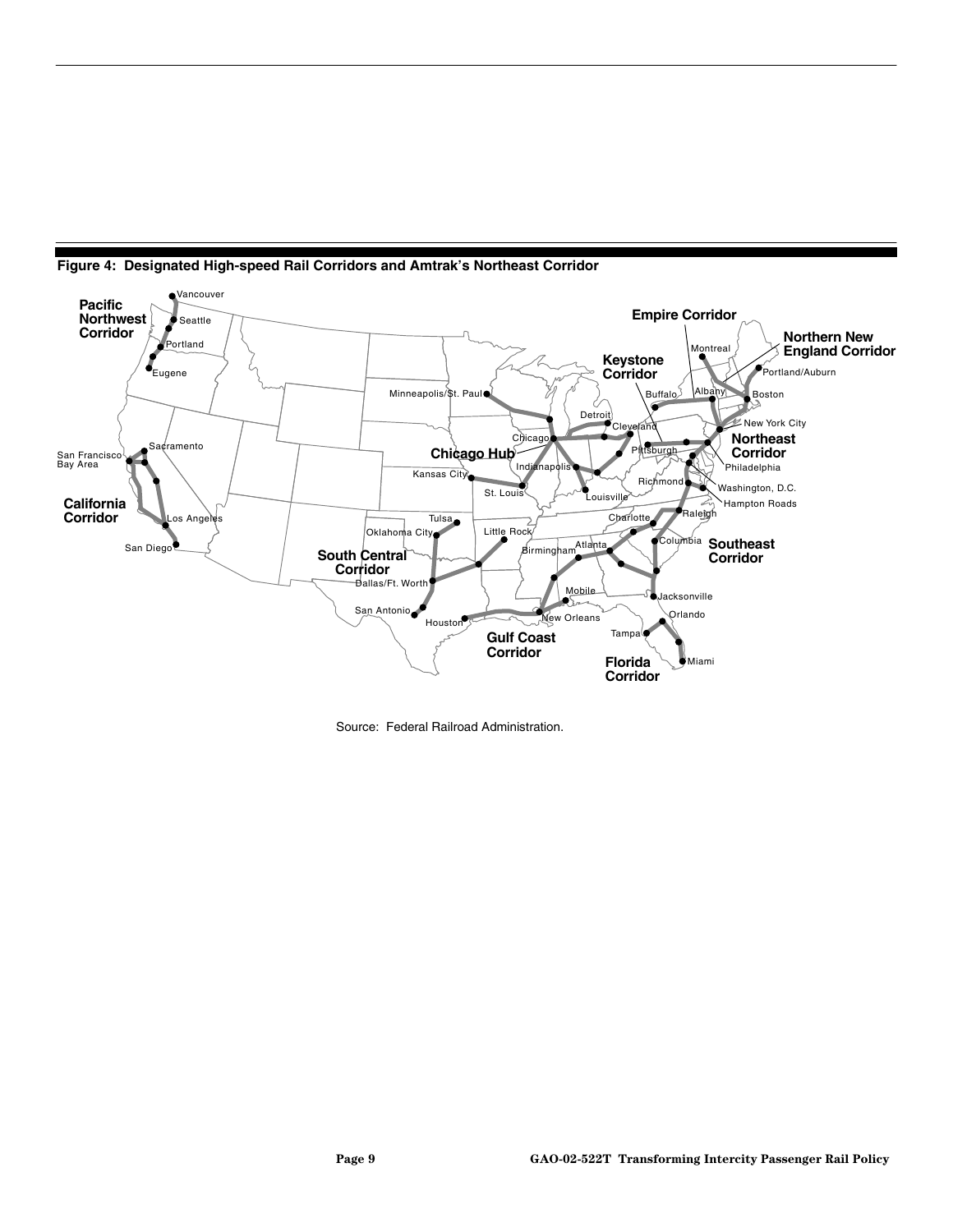| <b>Public Benefits of</b><br><b>Intercity Passenger</b><br>Rail Service May Exist<br>in Certain Markets | Intercity passenger rail has the potential to generate benefits to society<br>(often called public benefits) by complementing other more heavily used<br>modes of transportation in markets in which rail transport can be<br>competitive. <sup>9</sup> These possible benefits include reduced highway and air<br>travel congestion, <sup>10</sup> pollution, and energy dependence; increased safety;<br>and an option for travelers to use passenger rail systems in the future.<br>However, intercity passenger rail service is more likely to achieve these<br>benefits in some markets rather than others.                                                                                                                                                                                                                                                                                                                                                                                                                                                                                                                                                                                                                                                                                                                                                                                                                                                                                                                                                                                                                                                              |
|---------------------------------------------------------------------------------------------------------|-------------------------------------------------------------------------------------------------------------------------------------------------------------------------------------------------------------------------------------------------------------------------------------------------------------------------------------------------------------------------------------------------------------------------------------------------------------------------------------------------------------------------------------------------------------------------------------------------------------------------------------------------------------------------------------------------------------------------------------------------------------------------------------------------------------------------------------------------------------------------------------------------------------------------------------------------------------------------------------------------------------------------------------------------------------------------------------------------------------------------------------------------------------------------------------------------------------------------------------------------------------------------------------------------------------------------------------------------------------------------------------------------------------------------------------------------------------------------------------------------------------------------------------------------------------------------------------------------------------------------------------------------------------------------------|
| <b>Intercity Passenger Rail</b><br>May Help Alleviate<br>Congestion in Certain<br><b>Markets</b>        | One potential public benefit of intercity passenger rail service that is often<br>cited is the reduced highway congestion that will result if some people<br>travel by train rather than on highways. The time that people spend stuck<br>in traffic represents, in part, lost productivity to the economy. Where<br>congestion exists, intercity passenger rail would not have to capture a<br>large share of the travelers who would otherwise use other modes to<br>generate substantial public benefits from reduced highway congestion.<br>Roadway congestion and gridlock often result when a small number of<br>vehicles access a roadway that is already at or near capacity. These<br>additional users have disproportionate, detrimental effects on the flow of<br>traffic and the users' travel times. As a result, diverting a small group of<br>highway users to rail transport could have substantial public benefits by<br>reducing roadway congestion. Because these benefits accrue to highway<br>users and not rail passengers, an operator of intercity passenger rail<br>service cannot expect to capture the value of these benefits in fares that<br>rail passengers are willing to pay.<br>The specific markets where intercity passenger rail service has the most<br>potential to generate public benefits from reduced highway congestion<br>now and in the future are regions where the highway arteries are<br>consistently operating beyond capacity and are characterized by slow-<br>moving traffic. (See fig. 5.) Therefore, the rail service likely to alleviate<br>the most highway congestion would parallel congested corridors that link |
|                                                                                                         | <sup>9</sup> The identification of public benefits is important because, when public benefits are<br>substantial, government support for an entity—such as intercity passenger rail service—<br>can benefit the economy.                                                                                                                                                                                                                                                                                                                                                                                                                                                                                                                                                                                                                                                                                                                                                                                                                                                                                                                                                                                                                                                                                                                                                                                                                                                                                                                                                                                                                                                      |

**<sup>10</sup>**When considering increasing transportation capacity, federal, state, and other decisionmakers will need to understand the extent to which travelers are using existing capacity and are likely to use the increased capacity in various modes. If new capacity is underutilized (e.g., because it is not cost competitive or convenient), then the expected benefit will not be fully realized.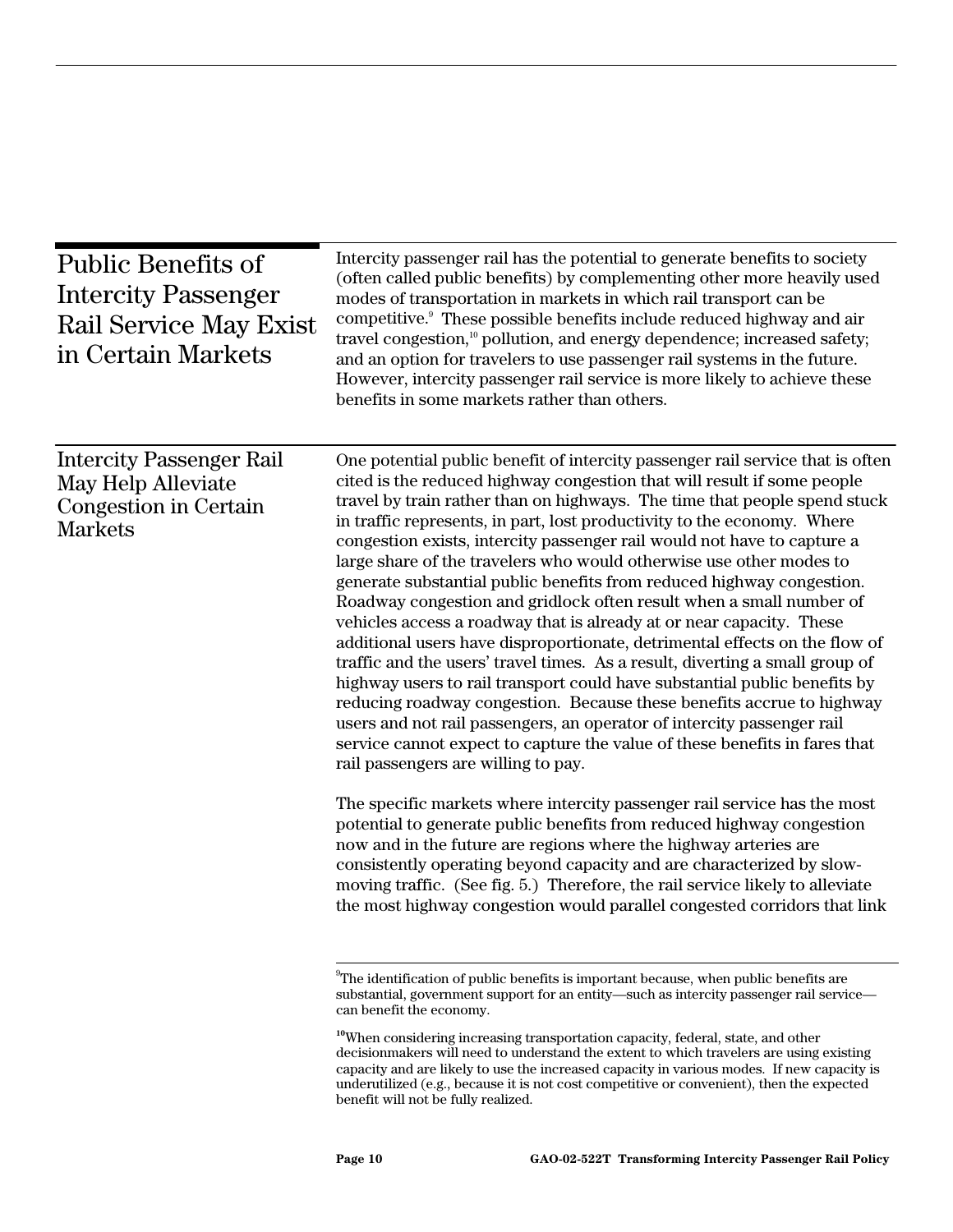cities with significant intercity transportation demand and urban congestion, such as those in the Northeast. For example, the cities of Seattle, Washington, and Minneapolis/St. Paul, Minnesota, both have significant urban highway congestion problems; however, there is little highway congestion on the route that connects them. Intercity passenger rail service operating between Boston, Massachusetts, and New York City, or Los Angeles and San Diego, California, would probably generate greater public benefits from reduced highway congestion than service running from Seattle to Minneapolis/St. Paul. However, realizing these potential public benefits may be difficult because the prices people pay to drive do not reflect the true costs of driving, some of which are borne by others due to pollution and congestion. In addition, Americans continue to have a strong attachment to cars as their principal transportation choice.

 $\overline{a}$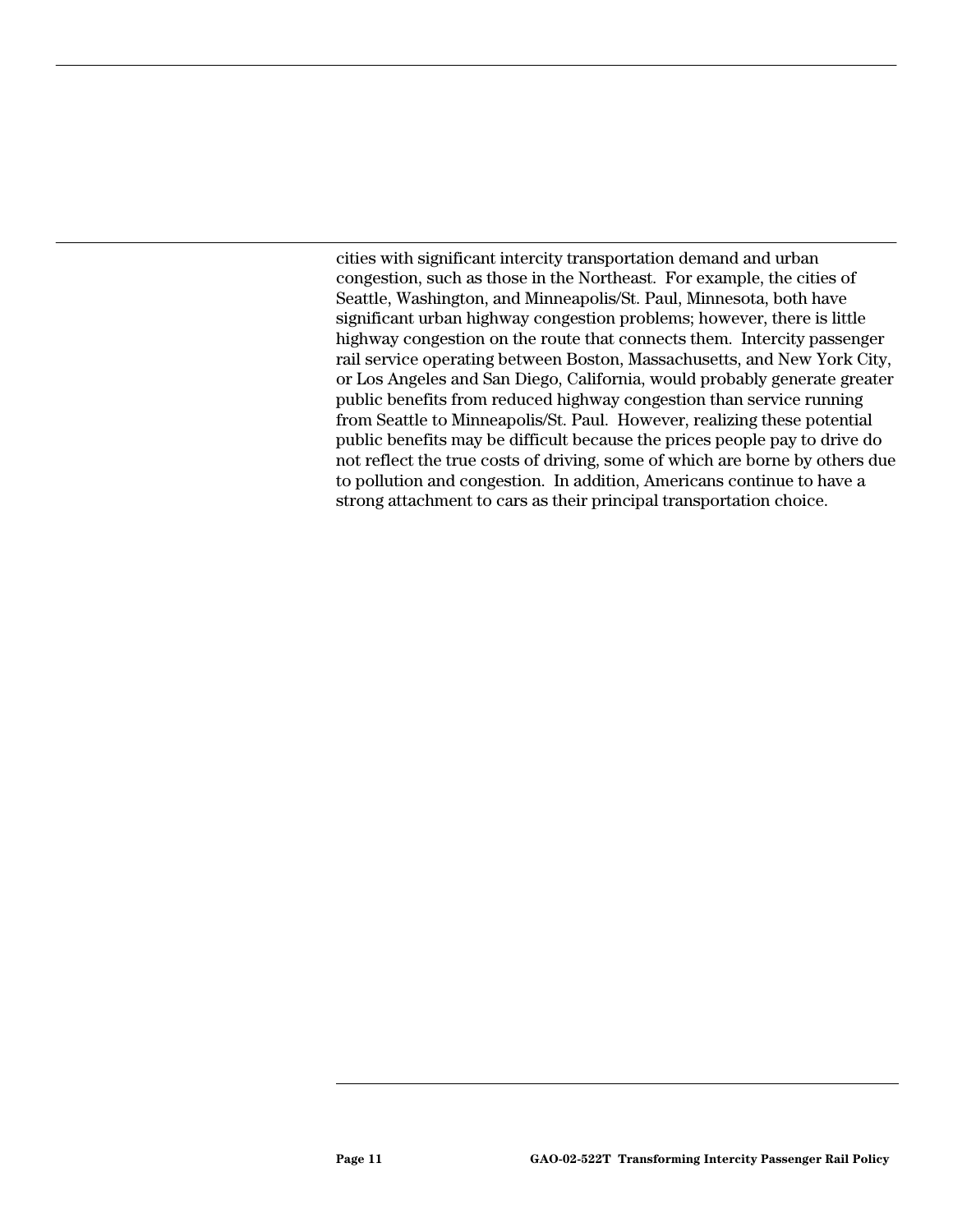**Figure 5: Thirty Metropolitan Areas With the Highest Level of Highway Congestion, 1999**



Source: Texas Transportation Institute.

The public benefits of intercity passenger rail service are also potentially greater between cities that have well-developed intracity mass transit systems because intercity passenger rail is more likely to be competitive with driving on those routes. One reason a traveler may choose driving between cities over using the train is the mobility a personal vehicle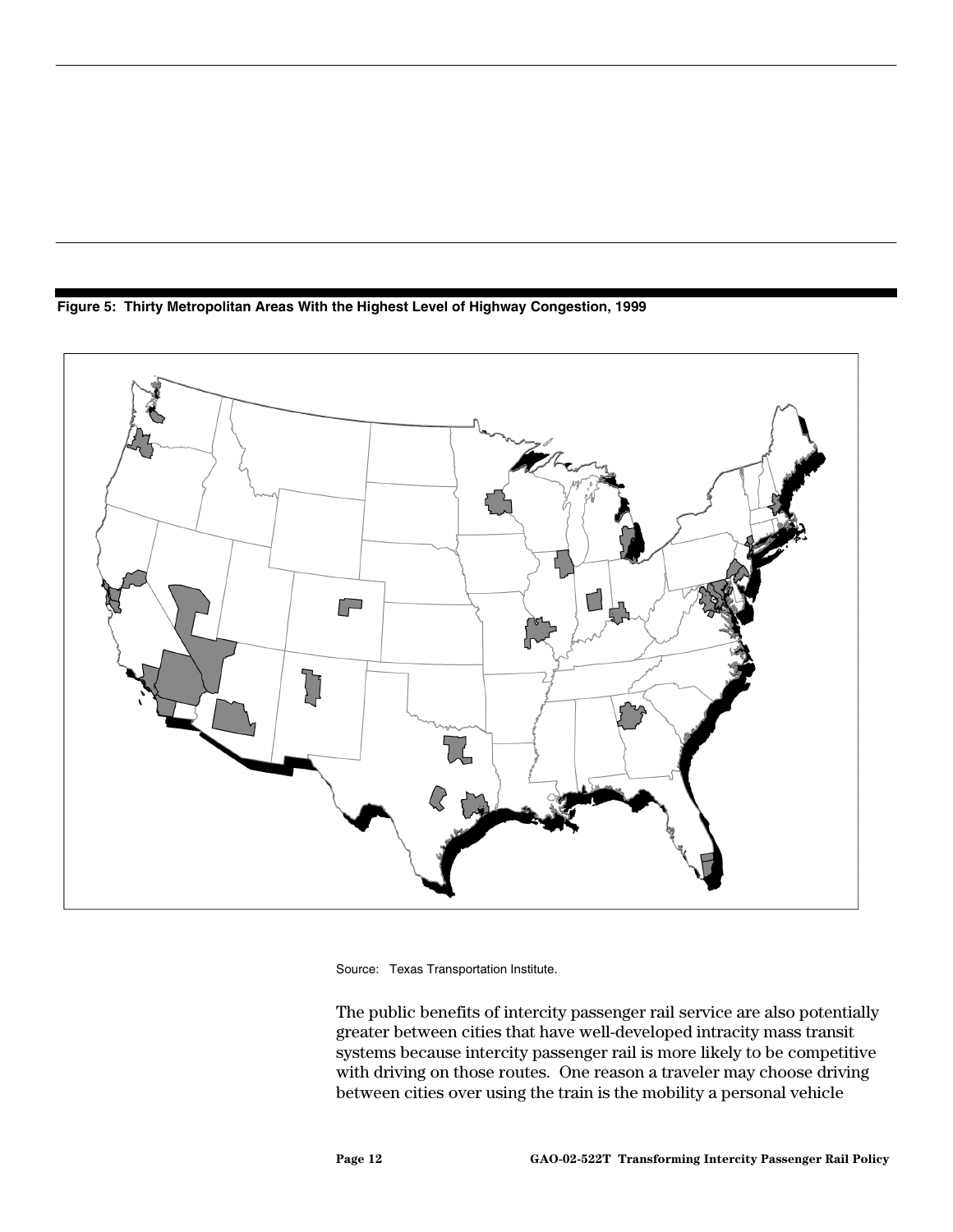provides once the traveler has reached his or her destination. All else being equal, demand for intercity passenger rail service may potentially be greater between cities with efficient mass transit systems—for example, Philadelphia and Washington, D.C.—than between cities without or with less extensive intracity mass transit systems—for example Sacramento and San Jose, California—because there is potentially less of a need for a personal vehicle at the destination. Similarly, congestion is more likely to be alleviated in those cases where travelers view rail as a more attractive "door-to-door" travel option (in terms of price, time, comfort, and safety) than driving if rail terminals are convenient to riders' starting points and ultimate destinations. Finally, the potential for intercity passenger rail to reduce highway congestion is greater where there is little or no additional space to build additional highway lanes and interchanges to reduce congestion.

Intercity passenger rail service could also potentially ease air travel congestion (takeoff and landing delays) if it is able to capture enough market-share to reduce the number of flights between cities through frequent, competitively priced, and attractive service.<sup>12</sup> (See fig. 6.) As would be the case with reductions in highway congestion, air travelers, not rail passengers, would benefit from reductions in air travel congestion. As a result, for similar reasons, rail service operators may not be able to set fares that capture the value of these benefits.

 $12$ For a brief discussion of the role that intercity passenger rail might play in the development of a national strategy to address air transportation demand, see U.S. General Accounting Office, *National Airspace System: Long-Term Capacity Planning Needed Despite Recent Reductions in Flight Delay,* GAO-02-185 (Washington, D.C.: Dec. 14, 2001).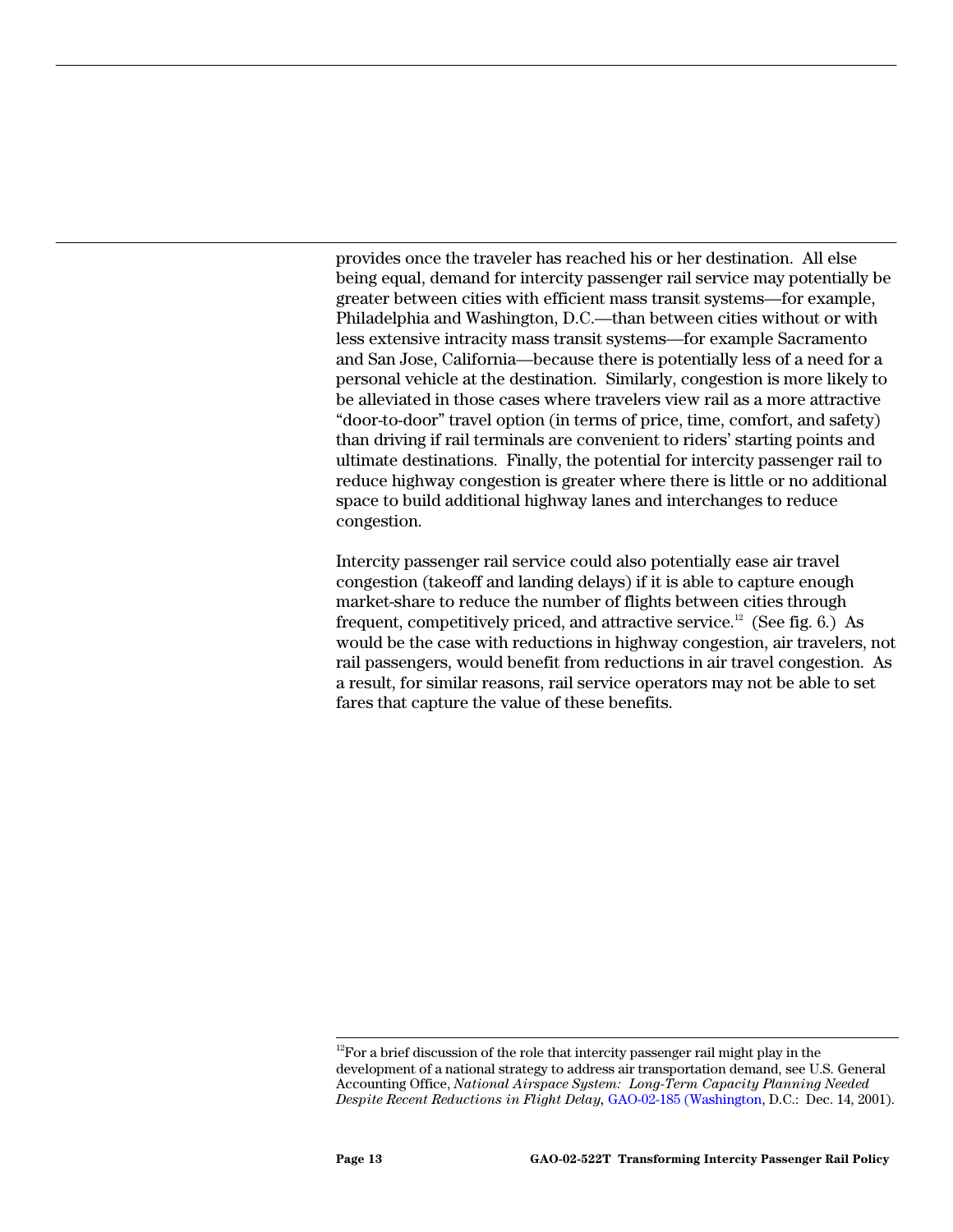

**Figure 6: Fifty Busiest Airports in the United States, 2000**

Note: Based on enplanements. The airports are not listed in rank order.

Source: Federal Aviation Administration.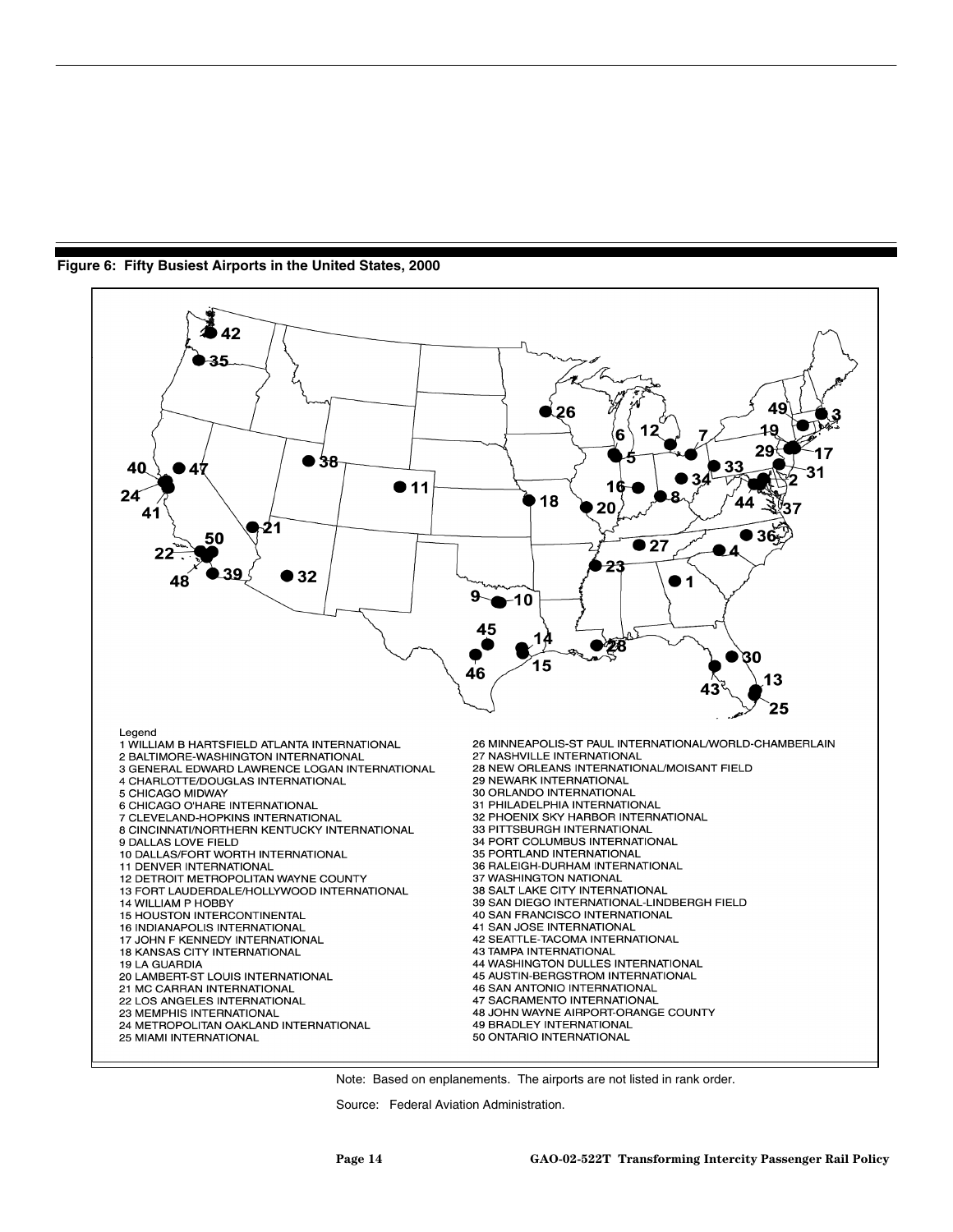|                                                                                                             | For rail transport to capture the market-share necessary to reduce air<br>travel congestion, the distance between potential intercity passenger rail<br>cities must be short enough to make rail travel times competitive with air<br>travel times (at comparable costs and levels of comfort). For example,<br>during the first quarter of 2001, the number of air passengers (as measured<br>by the number of trips) flying between Chicago, Illinois, and Detroit,<br>Michigan, was comparable to the number of passengers flying between<br>Chicago and Orlando, Florida. <sup>13</sup> However, the nonstop air distance from<br>Chicago to Detroit is 233 miles, and the distance from Chicago to Orlando<br>is almost 1,000 miles. Accordingly, it will be harder for intercity passenger<br>rail to obtain a sizeable market share between Chicago and Orlando<br>because the travel time by rail is significantly greater (about 3 hours by air<br>and 40 hours by rail). As previously mentioned, Amtrak's market share<br>decreases rapidly as travel time increases. Studies also suggest that as the<br>speed of intercity passenger rail service increases, the potential benefits<br>attributable to reductions in airport (and highway) delays increase, as<br>does the potential distance over which rail is able to compete with air<br>transport. |
|-------------------------------------------------------------------------------------------------------------|----------------------------------------------------------------------------------------------------------------------------------------------------------------------------------------------------------------------------------------------------------------------------------------------------------------------------------------------------------------------------------------------------------------------------------------------------------------------------------------------------------------------------------------------------------------------------------------------------------------------------------------------------------------------------------------------------------------------------------------------------------------------------------------------------------------------------------------------------------------------------------------------------------------------------------------------------------------------------------------------------------------------------------------------------------------------------------------------------------------------------------------------------------------------------------------------------------------------------------------------------------------------------------------------------------------------------------------------------------------------|
|                                                                                                             | Similar to highway congestion, the potential for intercity passenger rail to<br>reduce air congestion is greater where there is little or no additional space<br>for runways. For example, San Francisco International airport has fewer<br>options for increasing capacity than the Denver International Airport. The<br>potential to reduce air congestion is also greater for markets where limited<br>competition among airlines results in relatively high air fares. In such<br>markets, intercity passenger rail service will be better able to compete<br>than in markets where greater competition among airlines keeps air fares<br>relatively low.                                                                                                                                                                                                                                                                                                                                                                                                                                                                                                                                                                                                                                                                                                        |
| <b>Intercity Passenger Rail</b><br>May Help Reduce Vehicle<br><b>Emissions in Certain</b><br><b>Markets</b> | Proponents of high-speed rail service state that a potential public benefit<br>of intercity passenger rail is a reduced overall level of vehicle emissions,<br>which results in lower pollution levels and indirectly reduces some health<br>and environmental costs. If intercity passenger rail service can provide an<br>incentive for travelers to shift from automobile to rail travel, this switch<br>could reduce vehicle emissions and pollution. However, the magnitude of<br>vehicle emission reductions will depend in part on the type of technology                                                                                                                                                                                                                                                                                                                                                                                                                                                                                                                                                                                                                                                                                                                                                                                                     |
|                                                                                                             | $\rm ^{13}P$ assenger trips flown per day between Chicago and Detroit, and Chicago and Orlando<br>were 3,239 and 3,158, respectively. Data were obtained from the U.S. Department of<br>Transportation publication "Domestic Airline Fares Consumer Report: First Quarter 2001                                                                                                                                                                                                                                                                                                                                                                                                                                                                                                                                                                                                                                                                                                                                                                                                                                                                                                                                                                                                                                                                                       |

Passenger and Fare Information."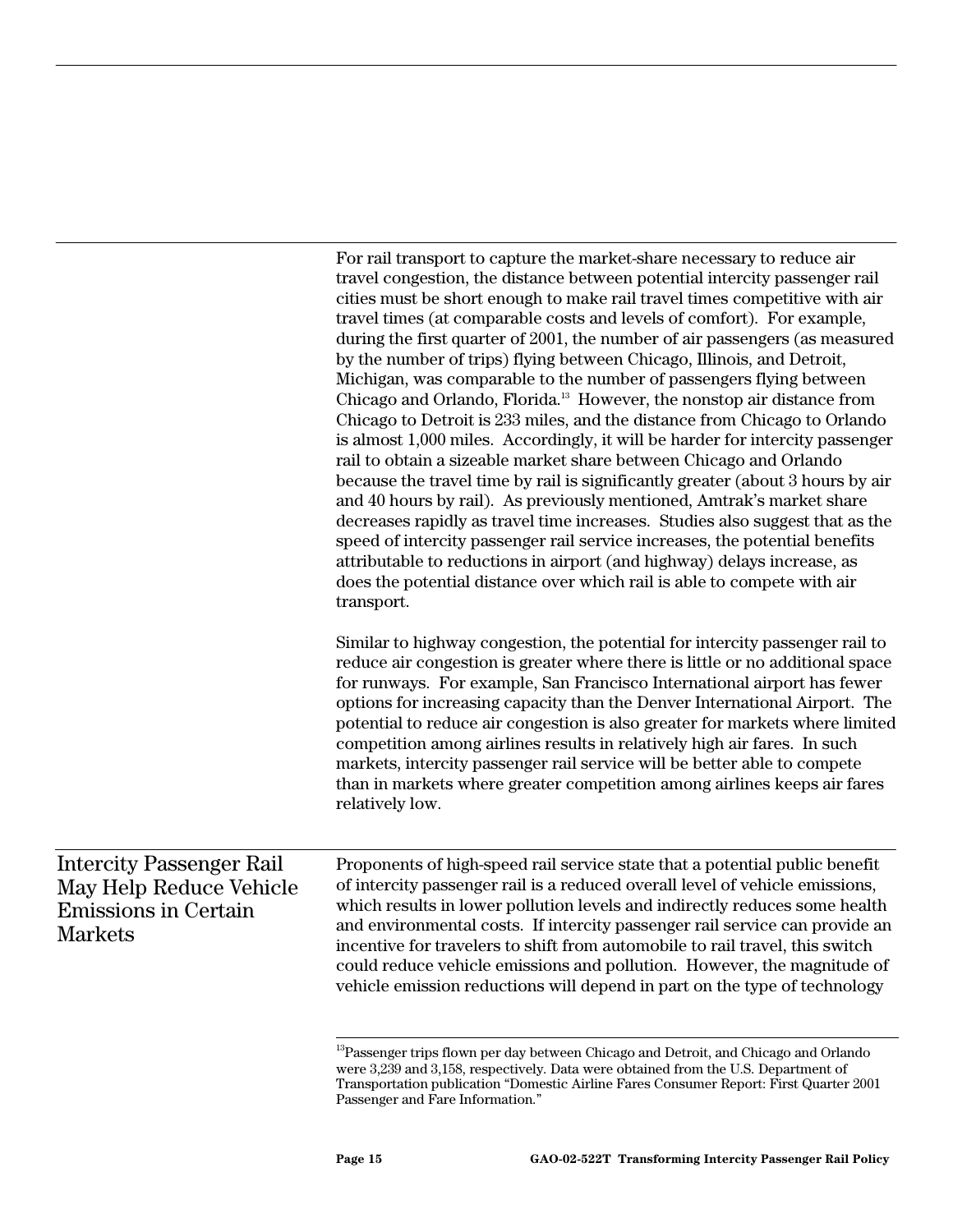used to power rail locomotives. $14$  In addition, within the range that most vehicles are driven, automobile carbon monoxide and hydrocarbons emissions increase as vehicle speed decreases.<sup>15</sup> Therefore, where intercity passenger rail is successful at easing roadway congestion, this reduced congestion could result in less of these forms of pollution from the remaining vehicles on the highway(s). To the extent that they can be attained, the benefits from reduced pollution are similar to the benefits from reduced congestion in that they accrue to society as a whole, and not solely to the riders of intercity passenger trains.

The ability of intercity passenger rail service in a particular market to generate benefits from reduced vehicle emissions depends on both the level of pollution and the likelihood that travelers will choose rail service over other modes of travel. (See fig. 7.) Markets where intercity passenger rail service could be competitive with other modes in terms of price, travel time, and quality and frequency of service are likely to offer the greatest opportunity to reduce pollution.

<sup>&</sup>lt;sup>14</sup>Conventional electric rail systems (taking into account the emissions of electric generating power plants) emit less carbon monoxide, hydrocarbons, and nitrous oxides per passenger-mile from burning coal (bituminous), natural gas, or fuel oil than conventional diesel-powered rail. For particulate matter, coal-generated electric rail produces more emissions than diesel, but natural gas- and fuel oil-generated electric rail produces less than diesel. Wayson, R.L. and W. Bowlby, "Noise and Air Pollution of High-Speed Rail Systems," *Journal of Transportation Engineering*, Vol. 115, No. 1, January, 1989.

<sup>&</sup>lt;sup>15</sup>Automobile emissions of nitrogen dioxide increase with vehicle speed.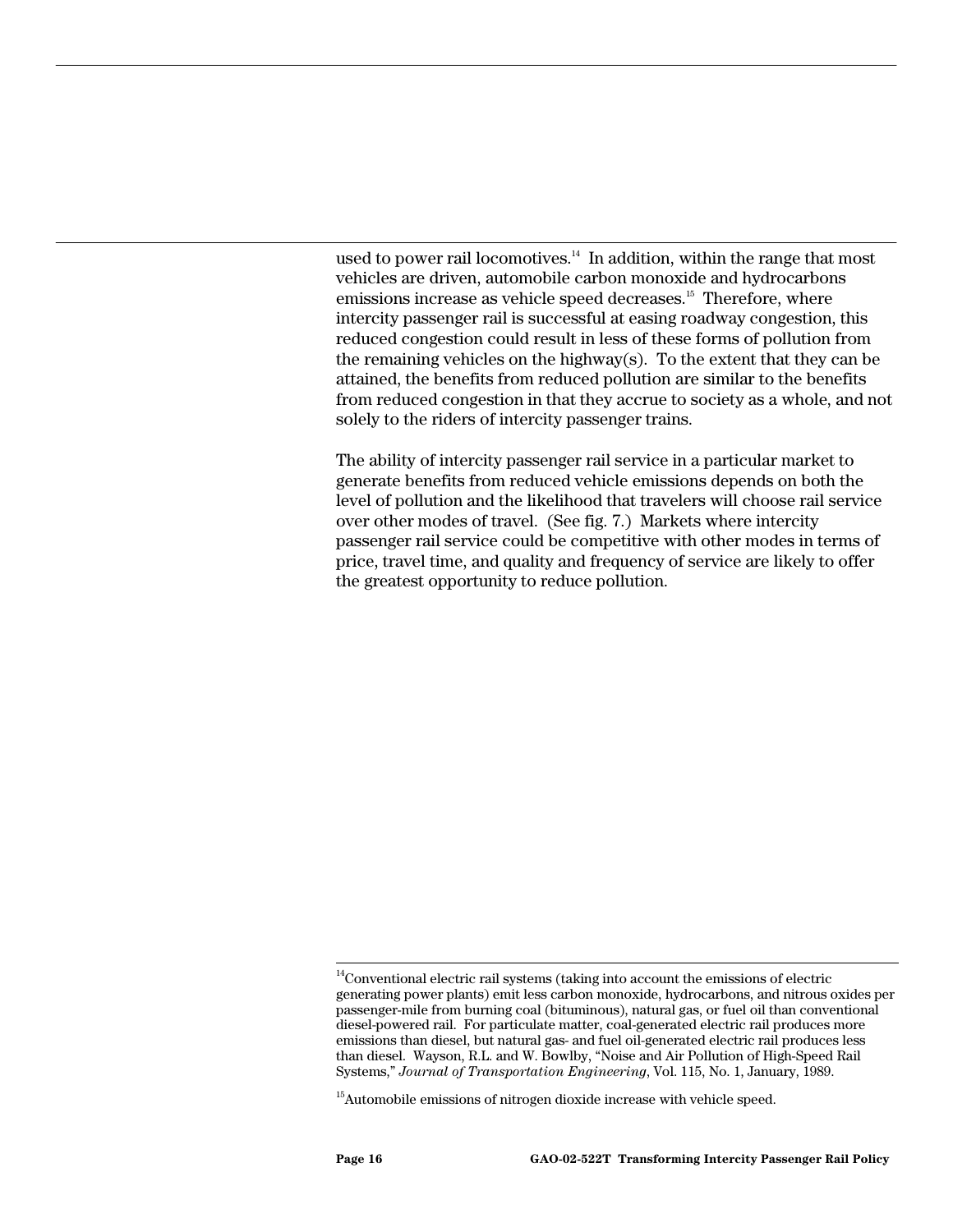

**Figure 7: Areas That Did Not Meet Air Quality Standards for Ozone, 2002**

Note: Areas darkened are counties in which the whole county or part of the county was designated nonattainment for ozone. Ozone is not directly emitted by mobile sources, but is formed by the airborne reaction of heat and sunlight with nitrogen oxides and volatile organic compounds, which, in turn, are emitted by cars and trucks. In 1999, 34 percent of all nitrogen oxide emissions and 29 percent of all volatile organic compound emissions were from motor vehicles.

Source: Environmental Protection Agency.

Where intercity passenger rail exists, results from studies examining the impact of changes in vehicle emissions and air pollution vary. A 2002 study by the California Department of Transportation found that improvements to the three state-supported Amtrak intercity rail routes in California—the Pacific Surfliner route between San Diego and San Luis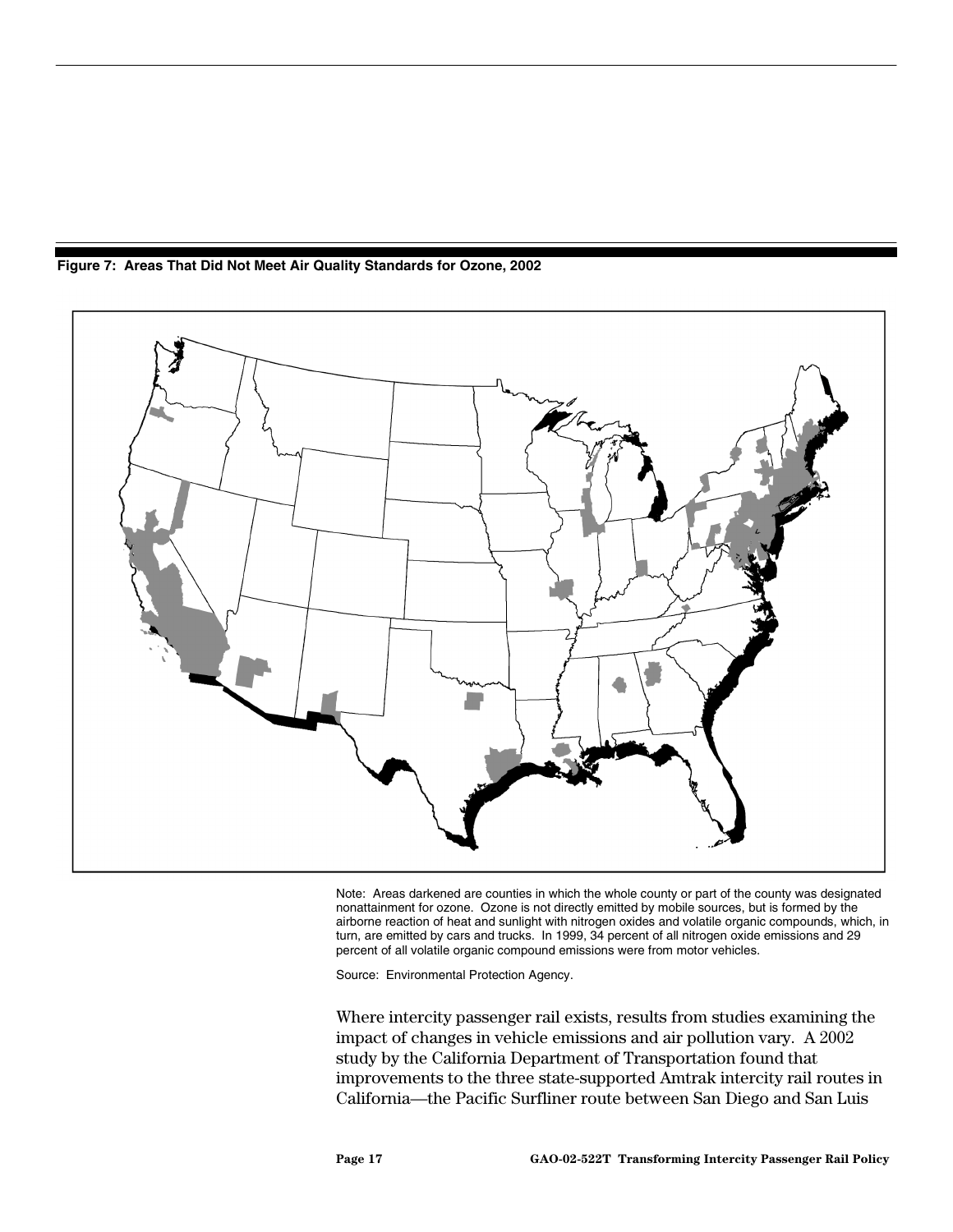Obispo, the San Joaquin route between Oakland/Sacramento and Bakersfield, and the Capitol Corridor route between San Jose and Auburn—would decrease air pollution from hydrocarbon and carbon monoxide emissions.16 However, the study also found that air pollution from certain nitrous oxide and particulate compounds emitted from the diesel fuel-burning locomotives would increase. Our 1995 analysis of the Los Angeles to San Diego corridor projected that eliminating rail service between the cities would lead to a net increase—although small—in vehicle emissions from added automobiles, intercity buses, and aircraft.17

Intercity Passenger Rail May Contribute to Reduced Energy Dependency and Fossil Fuel Consumption

Intercity passenger rail may also generate some public benefit by reducing the country's dependency on gasoline and fossil fuels and, therefore, the costs associated with vulnerability to an energy supply disruption. These benefits, which would accrue to the public as a whole rather than to intercity passenger rail travelers only, may be achieved if intercity passenger rail would require less fuel than would other modes that the rail passengers might use if intercity passenger rail service were not available. The extent of these benefits would depend upon how many fewer trips would be taken via other modes of travel and the technology of the locomotive(s) used. Furthermore, similar to the link between highway congestion and vehicle emissions, automobiles burn fuel more efficiently at higher speeds (up to a point) compared to idling in traffic. Therefore, where intercity passenger rail service is successful at reducing roadway congestion, the amount of fuel consumed by the remaining vehicles could be reduced as well.

A 2002 California Department of Transportation study that examined the impact of passenger rail on fuel consumption estimated that in 2011, 13 million gallons of gasoline could be saved by expanded service on the three intercity rail corridors cited previously.<sup>18</sup> Similarly, the Congressional Research Service reported that Amtrak is much more

<sup>&</sup>lt;sup>16</sup>California Department of Transportation, California State Rail Plan: 2001-02 to 2010-11 (Jan. 2002).

<sup>17</sup>U.S. General Accounting Office, *Amtrak: Issues for Reauthorization*, GAO/T-RCED-95-132 (Washington, D.C.: Mar. 13, 1995). Carbon monoxide and hydrocarbons emissions were predicted to increase, and nitrous oxide and sulfur dioxide emissions were predicted to decrease.

<sup>&</sup>lt;sup>18</sup>California Department of Transportation, California State Rail Plan: 2001-02 to 2010-11 (Jan. 2002).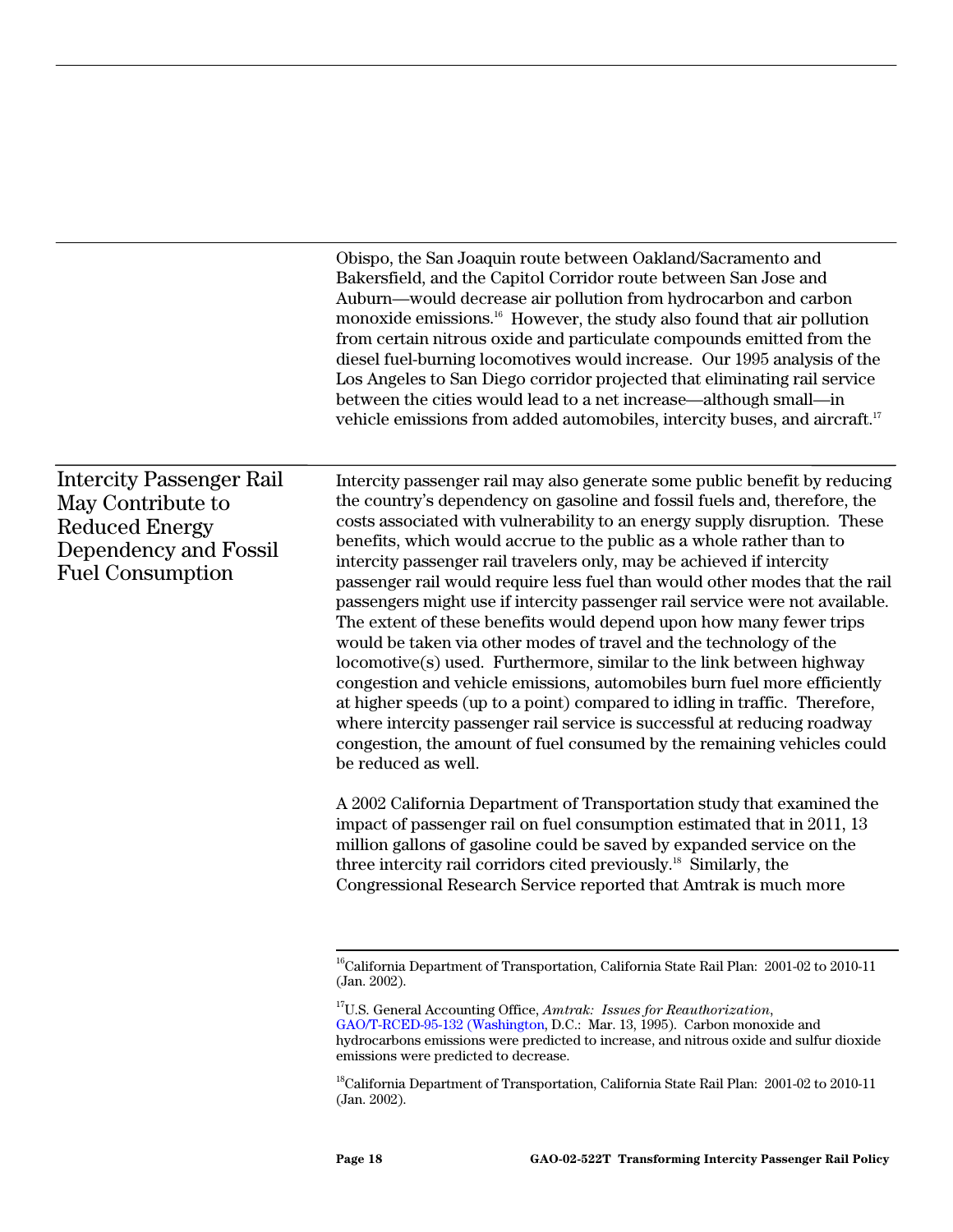|                                                                 | energy-efficient than air travel; yet, it also found that Amtrak is much less<br>energy-efficient than intercity bus transportation and about equally as<br>energy-efficient as automobiles for trips longer than 75 miles. <sup>19</sup> However,<br>our analysis of the Los Angeles to San Diego corridor projected that<br>eliminating rail service between the cities would lead to a net increase in<br>fuel consumption. <sup>20</sup>                                                                                                                                                                                                                                                                                                                                                                                        |
|-----------------------------------------------------------------|-------------------------------------------------------------------------------------------------------------------------------------------------------------------------------------------------------------------------------------------------------------------------------------------------------------------------------------------------------------------------------------------------------------------------------------------------------------------------------------------------------------------------------------------------------------------------------------------------------------------------------------------------------------------------------------------------------------------------------------------------------------------------------------------------------------------------------------|
| Passenger Trains Are a<br>Safe Mode of<br><b>Transportation</b> | Another area of potential public benefits from intercity passenger rail is<br>the relative safety of passenger travel by rail. According to the Federal<br>Railroad Administration, from 1997 through 2000 Amtrak itself was<br>responsible for only one passenger fatality. Furthermore, the<br>Transportation Research Board reports that rail operators caused no<br>passenger fatalities in 25 years of high-speed rail travel in Japan and<br>France. <sup>21</sup>                                                                                                                                                                                                                                                                                                                                                            |
|                                                                 | If passengers believe passenger rail is safer than other modes, they may<br>opt to travel by rail, all else being equal, to improve their own safety. In<br>addition, some public benefits might also result from more travelers using<br>a safer mode of travel. For example, if travelers switch from cars to trains,<br>the reduced highway congestion may lead to fewer accidents for those<br>travelers continuing to use highways. In addition, society as a whole may<br>benefit from reduced fatalities and injuries through reduced public<br>spending on medical care and less lost productivity. These potential<br>public benefits may be greater for routes that parallel corridors where<br>many accidents occur and the public benefits from travelers' switching<br>from car to rail are likely to be the greatest. |
|                                                                 | <sup>19</sup> Congressional Research Service, Amtrak and Energy Conservation (Jan. 19, 1999). The<br>analysis in this report was based on Btu per passenger-mile results and took into account                                                                                                                                                                                                                                                                                                                                                                                                                                                                                                                                                                                                                                      |

analysis in this report was based on Btu per passenger-mile results and took into account variations in load factors, congested routes, and other factors that would affect the outcomes in particular circumstances. This analysis, however, did not include energy imbedded in the infrastructure of each mode of intercity passenger transportation or energy expended in ancillary activities such as powering stations and repairing roadways and guideways. This limitation complicates any comparison of relative energy efficiency of different travel modes.

<sup>20</sup>GAO/T-RCED-95-132.

<sup>21</sup>Transportation Research Circular, "Research Problem Statements on Intercity Passenger Rail." Number 490, Jan. 1999, Transportation Research Board, National Research Council.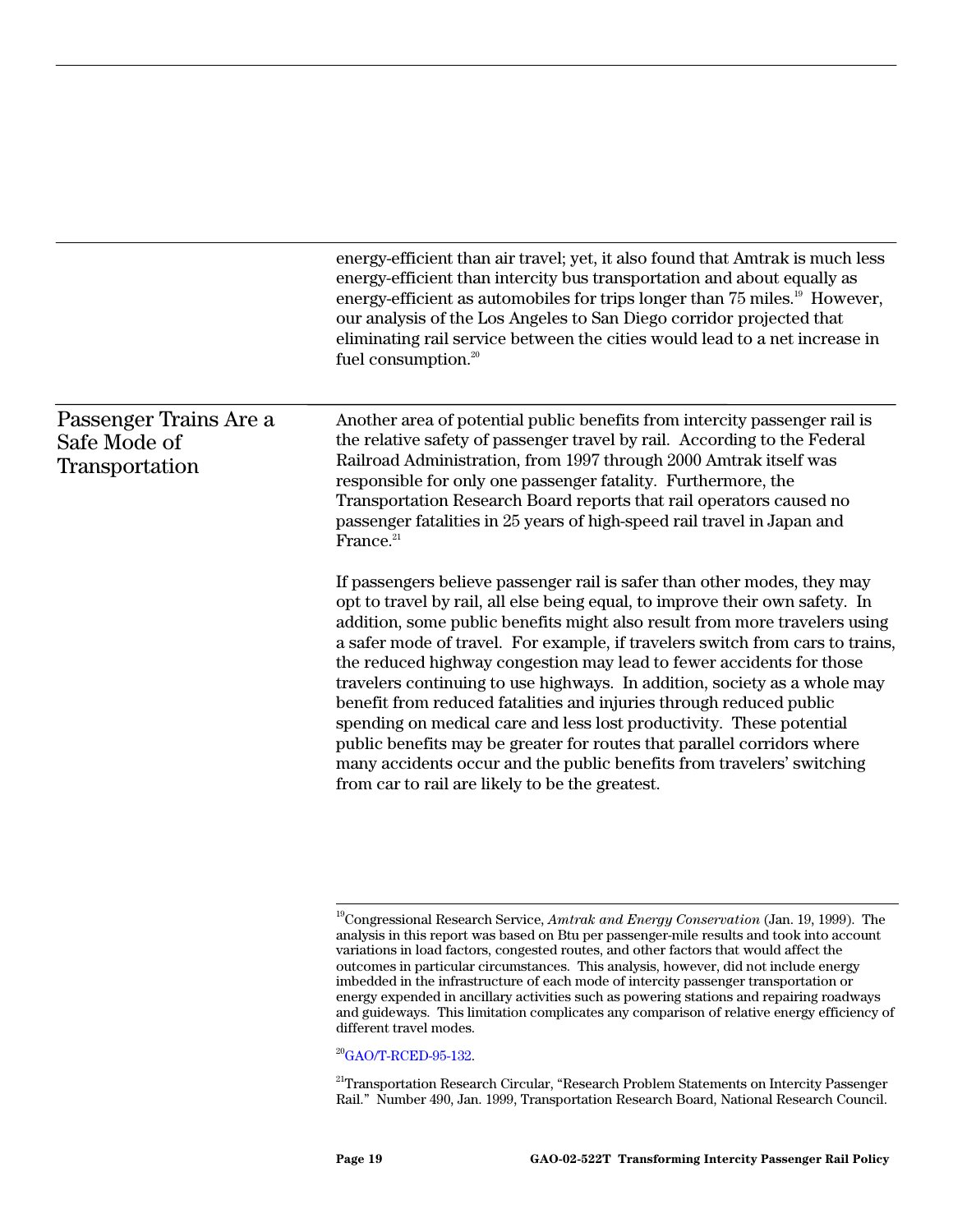| <b>Other Benefits May Also</b><br>Exist                                                              | Other public benefits may result from intercity passenger rail—even if<br>ridership is fairly limited. One such benefit is sometimes called option<br>demand: society might be willing to pay to maintain intercity rail service<br>to retain the option to use it in the future. That is, for some people, having<br>the option of rail service available in case circumstances change—such as<br>the availability of air travel or concerns about air travel safety—could have<br>some value, even if they do not currently plan to use it. A second type of<br>benefit is sometimes called non-use, or existence, value. This concept,<br>which is most commonly used as a basis for valuing natural resources,<br>such as the Grand Canyon, is that people receive value from knowing that<br>some things exist even if they do not plan to directly use them.<br>Although option demand and non-use value are concepts that analysts<br>widely accept, quantifying these benefits is difficult and sometimes<br>controversial. They are frequently measured by survey techniques that<br>attempt to estimate willingness-to-pay. Many researchers find that<br>estimates obtained with such techniques are less persuasive than<br>estimates derived from information on actual purchases of goods and<br>services. |
|------------------------------------------------------------------------------------------------------|--------------------------------------------------------------------------------------------------------------------------------------------------------------------------------------------------------------------------------------------------------------------------------------------------------------------------------------------------------------------------------------------------------------------------------------------------------------------------------------------------------------------------------------------------------------------------------------------------------------------------------------------------------------------------------------------------------------------------------------------------------------------------------------------------------------------------------------------------------------------------------------------------------------------------------------------------------------------------------------------------------------------------------------------------------------------------------------------------------------------------------------------------------------------------------------------------------------------------------------------------------------------------------------------------------------------------|
| Like Other Modes,<br><b>Intercity Passenger</b><br><b>Rail Requires</b><br>Substantial<br>Investment | Intercity passenger rail systems, like other intercity transportation<br>systems, are expensive to build, maintain, and operate. Federal spending<br>to support intercity passenger rail service would have the greatest effect<br>where the expected public benefits warrant the costs expected to be<br>incurred. Estimates of the costs of maintaining and expanding current<br>systems and developing new ones are preliminary. Although we have not<br>assessed the quality of these estimates, we agree that such systems will be<br>costly. For example, the amount of funding that Amtrak will likely need<br>for both capital and operating assistance to maintain intercity passenger<br>rail service at today's service levels far exceeds the amounts that have<br>been provided in recent years. For example, in February 2001, Amtrak<br>estimated that it would need about \$16 billion (in constant 2000 dollars) in<br>federal capital support from 2001 through 2020 just to maintain current<br>levels of service. Amtrak expects that an additional \$14 billion during this<br>period would be needed to expand and enhance services. Amtrak<br>anticipated that state and private support would supplement federal<br>assistance.                                                                  |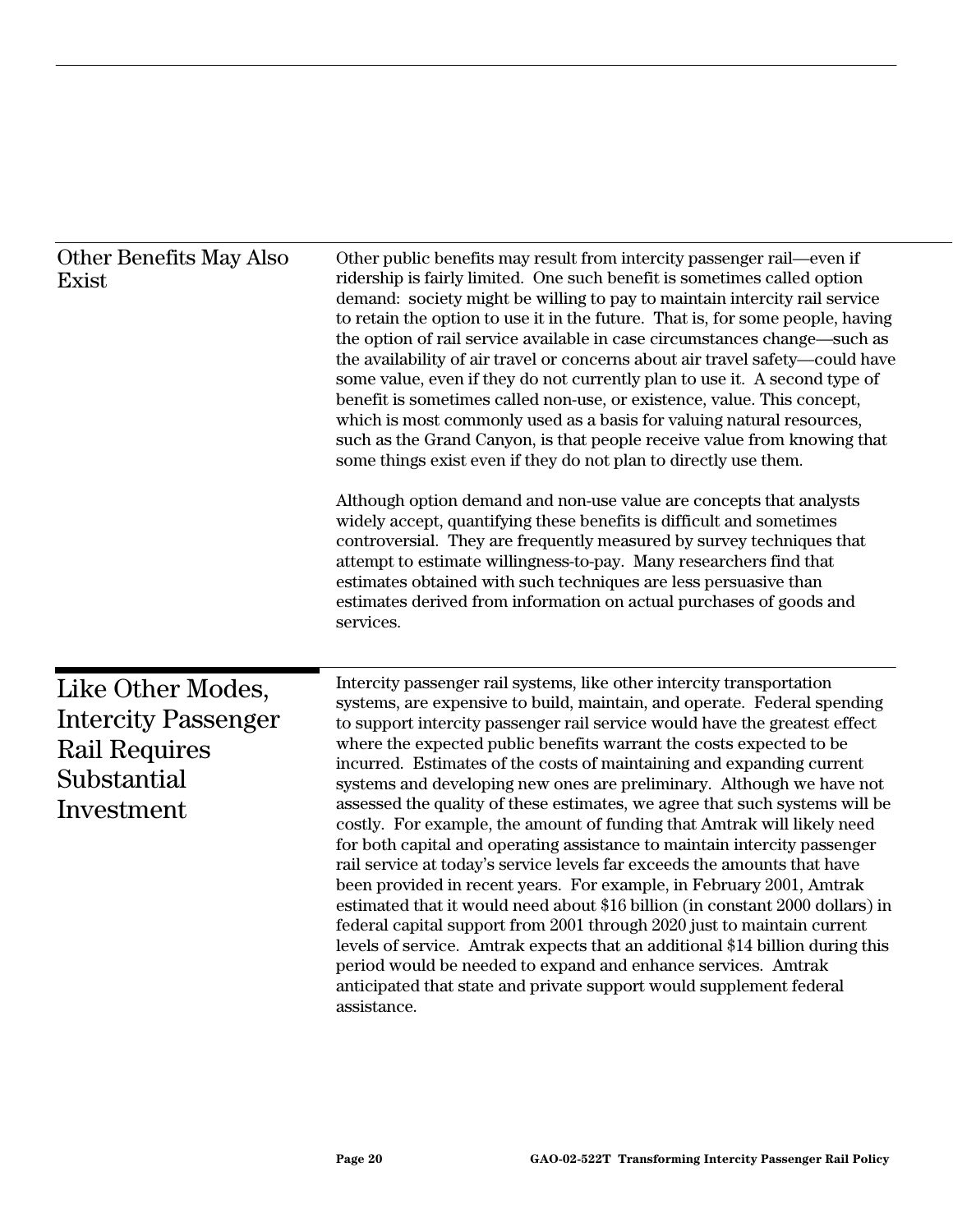This \$30 billion estimate is again about half more than the \$19.6 billion (in 2000 dollars) that Amtrak has received in both federal capital and operating support over the past 20 years (1983 through 2002).<sup>22</sup> Similarly, the annual amount Amtrak called for—about \$1.5 billion per year—is about 50 percent more than the average annual amount that Amtrak has received from Congress over the past 5 years (\$1 billion per year, in 2000 dollars). $23$ 

In addition to the substantial funding needed to maintain (and perhaps enhance) current Amtrak conventional and Northeast Corridor service, full development of high-speed rail corridors throughout the country would also be very expensive. Overall costs to develop high-speed corridors are unknown because these initiatives are in various stages of planning. However, according to a preliminary Amtrak estimate, the capital costs to fully develop the federally designated high-speed rail corridors and the Northeast Corridor could be \$50 billion to \$70 billion over 20 years. The federal government could be expected to provide much of these funds. For example:

- The Midwest Regional Rail Initiative, compromised of nine Midwestern states, estimates that providing high-speed and other enhanced service could cost \$4.1 billion (in 1998 dollars) over 10 years. The proposal calls for federal funds to cover 80 percent of infrastructure costs.
- California estimates that it would cost \$4 billion (in 2000 dollars) over 10 years to implement incremental high-speed rail service in that state. It expects that the federal government will contribute about \$3 billion of this amount.

Recently introduced legislation has also recognized the substantial capital investment required for intercity passenger rail systems. For example, in the House of Representatives, the Rail Infrastructure Development and Expansion Act for the  $21^{\text{st}}$  Century (H.R. 2950) would authorize the issuance of tax-exempt bonds, grants, direct loans, and loan guarantees of over \$71 billion (in nominal dollars) for high-speed rail infrastructure, corridor development, rehabilitation, and improvement. In the Senate, the

 $^{22}$ In nominal dollars, Congress provided Amtrak with about \$16.6 billion from 1983 through 2002.

 $^{23}$ In nominal dollars, Congress provided Amtrak with about \$5.1 billion from 1998 through 2002.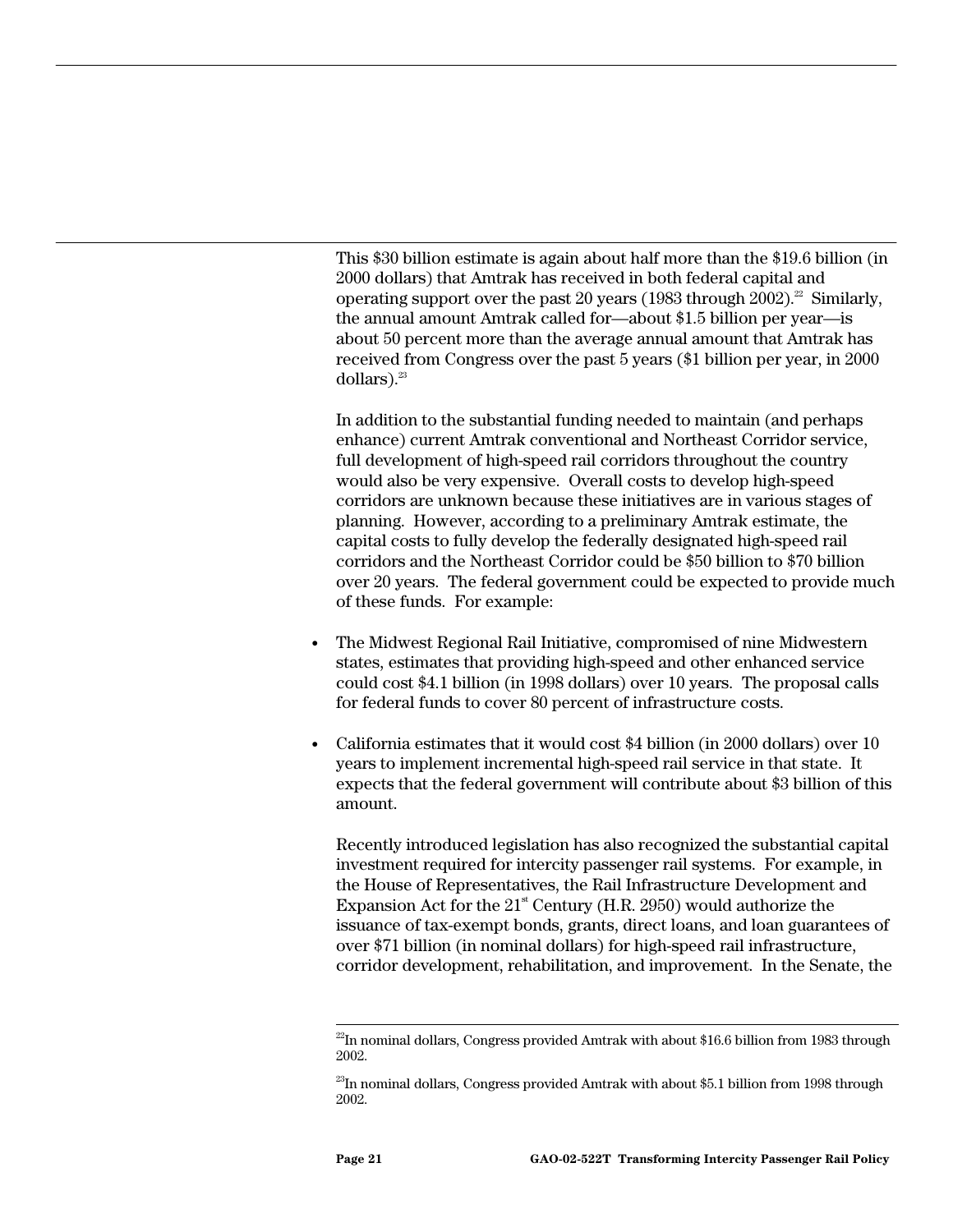|                                                                                                        | National Defense Rail Act (S. 1991) would authorize significant funding for<br>passenger rail infrastructure investment, including \$1.5 billion (in nominal<br>dollars) a year over 6 years for high-speed rail corridor development.                                                                                                                                                                                                                                                                                                                                                                                                                                                                                                                                                                                                                                                                                                                                                                                                                                                                                                                                                                                                                                                                                                                                                                                                                                                                                                                                                                 |
|--------------------------------------------------------------------------------------------------------|--------------------------------------------------------------------------------------------------------------------------------------------------------------------------------------------------------------------------------------------------------------------------------------------------------------------------------------------------------------------------------------------------------------------------------------------------------------------------------------------------------------------------------------------------------------------------------------------------------------------------------------------------------------------------------------------------------------------------------------------------------------------------------------------------------------------------------------------------------------------------------------------------------------------------------------------------------------------------------------------------------------------------------------------------------------------------------------------------------------------------------------------------------------------------------------------------------------------------------------------------------------------------------------------------------------------------------------------------------------------------------------------------------------------------------------------------------------------------------------------------------------------------------------------------------------------------------------------------------|
|                                                                                                        | In addition to capital subsidies, intercity passenger rail will likely require<br>operating subsidies from federal, state, and/or local stakeholders in order<br>to be competitive with other transportation modes. In particular,<br>operating a national intercity passenger rail system as currently structured<br>will require operating subsidies. Amtrak has only one route—the<br>Metroliner service on the Northeast Corridor-on which train revenue<br>covers operating costs. <sup>24</sup> Metroliner service earned an operating profit of<br>\$51 million in fiscal year 2001. Operating losses on other routes ranged<br>from \$600,000 to \$71.5 million. In addition, if potential private operators<br>were allowed to bid for the opportunity to provide train service over<br>discrete routes, operating subsidies would likely be required. We<br>contacted five private rail companies that have been identified as possible<br>intercity rail providers. Four said that although they could provide<br>efficient intercity passenger rail service, they would still need operating<br>subsidies. The fifth private operator stated that it had not yet determined<br>whether operating subsidies would be needed. We also contacted the six<br>freight carriers in North America about providing intercity passenger rail<br>service. Three of the six said they would consider providing passenger<br>service if it made business sense and did not interfere with freight<br>services. However, most of these railroads indicated that operating<br>subsidies would be needed. |
| <b>Initial Considerations</b><br>in the Development of<br>an Intercity Passenger<br><b>Rail Policy</b> | Given the diverse potential benefits of intercity passenger rail systems and<br>the large costs associated with them, the development of a national<br>intercity passenger rail policy represents a major challenge. This<br>challenge is made more difficult because of longer-term fiscal pressures<br>and the new commitments undertaken after September 11 <sup>th</sup> . Congress will<br>have to consider what is the proper role of the federal government in<br>intercity passenger rail as it examines competing claims and new<br>priorities. When considering development of a policy for the future of<br>intercity passenger rail service in the United States, Congress will face the<br>question of whether and where the potential public benefits are sufficient                                                                                                                                                                                                                                                                                                                                                                                                                                                                                                                                                                                                                                                                                                                                                                                                                     |

 $24$ As measured on a cash basis, that is, revenues less cash expenses. Depreciation is not included. Another route, the Heartland Flyer between Texas and Oklahoma made a profit of \$600,000 primarily because the state of Oklahoma provided Amtrak with \$4.6 million, about 80 percent of the route's total revenue.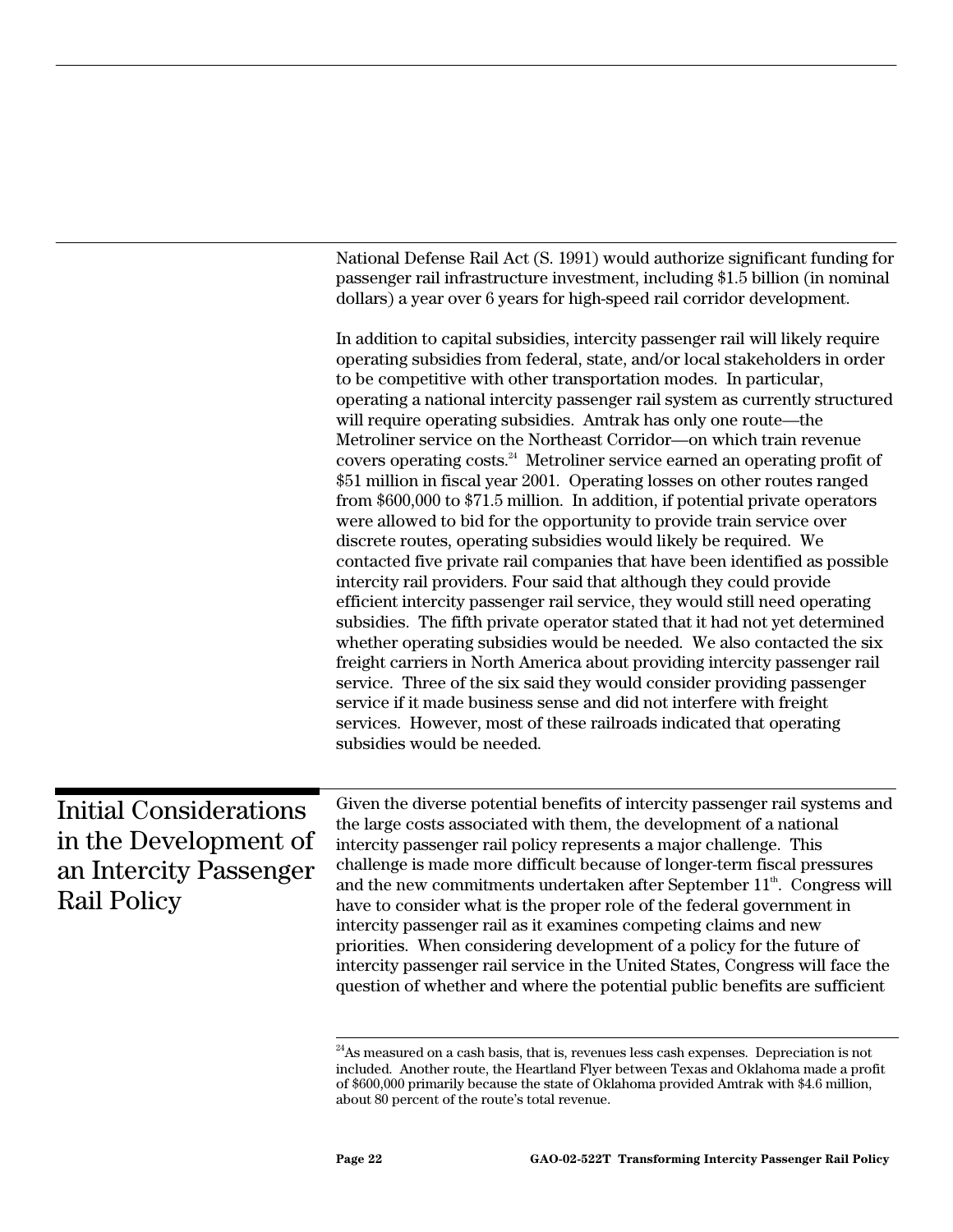to warrant government intervention to ensure that intercity passenger rail service—which the private sector has not found profitable to provide on its own—will exist.

As Congress debates a transformation of intercity passenger rail, including whether continued direct federal government support is warranted, initial considerations that could be of use are (1) establishing clear, nonconflicting goals for federal support for intercity passenger rail systems; (2) establishing the roles of governmental and private entities and developing funding approaches that focus on and provide incentives for results and accountability; and (3) ensuring that the strategies developed address diverse stakeholder interests, to the extent possible, and limit unintended consequences. Numerous mechanisms and stakeholders could be used to help Congress incorporate these considerations into a national policy for intercity passenger rail.

#### Establish Clear, Nonconflicting Goals for Federal Support of Intercity Passenger Rail

A critical initial decision for Congress concerns the goals of an intercity passenger rail system within the context of the nation's passenger transportation network. Clearly defined goals will provide a foundation for making other decisions, such as determining the structure of a passenger rail system, identifying the level of funding required, and determining how assistance will be provided. For example, Congress might establish the goal of providing intercity passenger rail service to as many cities and towns that have existing railroad infrastructure so as to provide enhanced transportation choice. In contrast, Congress might establish a more limited goal of contributing to alleviating congestion and improving air quality by providing intercity passenger rail only between select densely-populated areas. Clearly, the nature and scope of the selected goals establishes expectations for the federal government's financial commitment to intercity passenger rail.

To help ensure the goals are achieved, conflicting goals should be avoided to the extent possible because attempts to attain one goal might reduce the likelihood of attaining another. An example of such a conflict can be seen in Amtrak's efforts to maintain its national route system while becoming free from federal operating assistance. In an effort to maintain a national system Amtrak has continued to run routes for which fare revenues do not cover operating costs, even when subsidized by other Amtrak revenues. As cited earlier, only one route made an operating profit in 2001 without state support. In addition, the goals should be measurable—that is, they should identify the amount of public benefits to be attained. Stating goals in measurable terms makes it easier to assess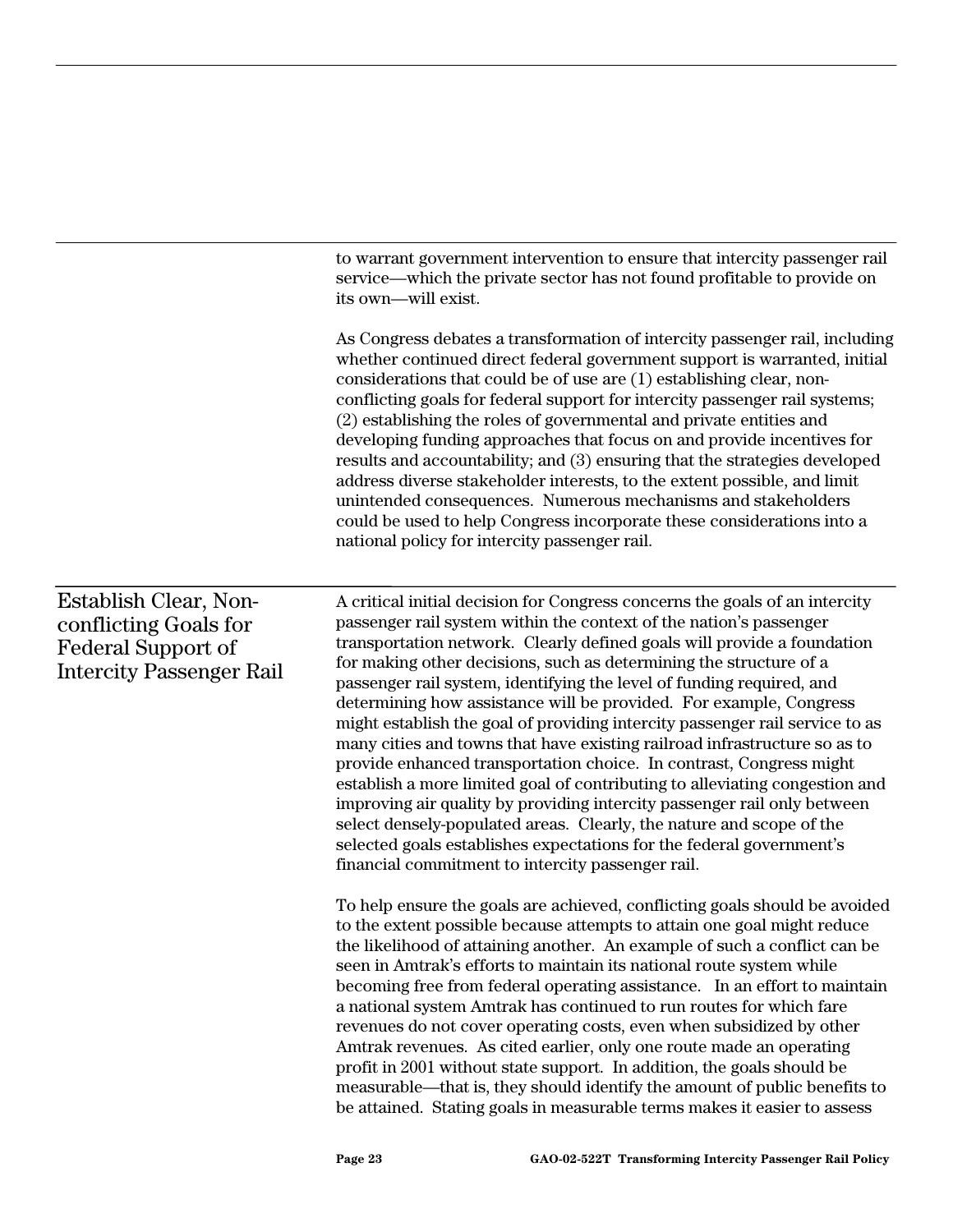the success or failure of government support for intercity passenger rail service, and ultimately to hold the intercity passenger rail system accountable for the results.

| <b>Establish Roles of</b><br>Governmental and Private<br><b>Entities in Providing</b><br><b>Intercity Passenger Rail</b> | Establishing the relative roles of the federal, state, and local governments<br>and private entities in providing intercity passenger rail service will help<br>ensure, to the extent practicable, that the goals can be achieved. This step<br>is critical because defining these roles will help to establish incentives for<br>leadership, financial participation, risk-sharing, and accountability. Roles<br>are defined not only by specific structures and organizations but, perhaps<br>more significantly, by the forms, conditions, and terms of assistance.                                                                                                                                                                                                                                                                                                                                                                                                                                                                                                                                                                                                                          |
|--------------------------------------------------------------------------------------------------------------------------|-------------------------------------------------------------------------------------------------------------------------------------------------------------------------------------------------------------------------------------------------------------------------------------------------------------------------------------------------------------------------------------------------------------------------------------------------------------------------------------------------------------------------------------------------------------------------------------------------------------------------------------------------------------------------------------------------------------------------------------------------------------------------------------------------------------------------------------------------------------------------------------------------------------------------------------------------------------------------------------------------------------------------------------------------------------------------------------------------------------------------------------------------------------------------------------------------|
|                                                                                                                          | Regarding structures and organizations, for example, should there still be<br>a government-established entity, such as Amtrak, that provides intercity<br>passenger rail service? Or should federal and state governments allow<br>private operators to receive government assistance on a competitive basis<br>to provide intercity passenger rail service, whether nationally or<br>regionally? In addition, federal, state, local, and private roles will need to<br>be established regarding how decisions about routes are made, how costs<br>will be shared, and what safeguards are used to protect the federal<br>government's interests. For example, should any new rail system reflect a<br>top-down approach in which the federal government or another entity<br>(like Amtrak) determine the route structure on the basis of a national<br>focus? Or, should it be a bottom-up system in which entities closer to rail<br>users (such as states or regional collections of states) decide where<br>intercity passenger service will generate the most public benefits for their<br>citizenry? Currently, passenger route decisions are made at a national<br>level through Amtrak. |
|                                                                                                                          | Regarding financing, the federal government is currently the major public<br>sector financer of intercity passenger rail (about \$1 billion per year on<br>average from 1998 through 2002). Comparatively, Amtrak estimates that<br>states will contribute \$223 million in 2002 to support specific Amtrak<br>routes and improve infrastructure. Maintaining current intercity<br>passenger rail service will likely continue to cost a minimum of \$1 billion<br>per year according to Amtrak and the Department of Transportation's<br>Inspector General. Federal funding for intercity passenger rail service will<br>continue to compete with other national transportation and non-<br>transportation needs.                                                                                                                                                                                                                                                                                                                                                                                                                                                                              |
|                                                                                                                          | Most of the officials from the 17 state departments of transportation whom<br>we contacted indicated that they would be willing to provide funds to                                                                                                                                                                                                                                                                                                                                                                                                                                                                                                                                                                                                                                                                                                                                                                                                                                                                                                                                                                                                                                             |

continue intercity passenger rail operations in their states. However, the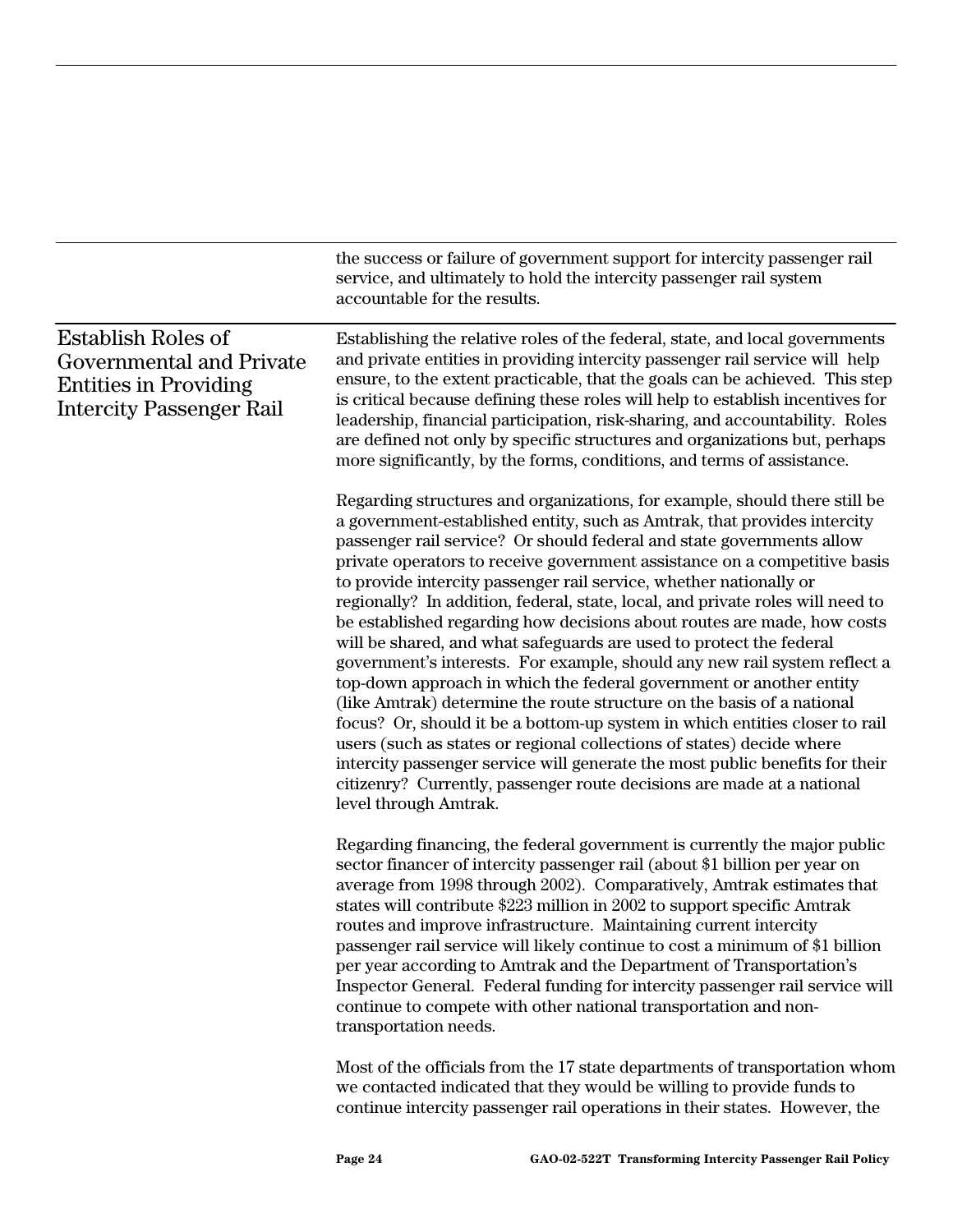officials stated that continued federal investment would also be needed. Moreover, to ensure that intercity rail was on equal footing with other transportation modes, they suggested that an 80/20-federal/state costsharing arrangement would be appropriate. However, the officials also expressed concerns about their ability to form partnerships with other states to finance intercity passenger rail, noting that determining fair costsharing arrangements for capital improvements among the states would be difficult. In addition, some officials commented that investing state funds in improvements in another state is often politically difficult and, in some cases, prohibited by law.

The choice and design of tools for providing federal financial assistance have important consequences for performance, transparency, and accountability. Governments have at their disposal a wide variety of funding mechanisms for providing financial assistance, such as grants, bonds, tax subsidies, loans, loan guarantees, and user fees. The numerous tools vary in the extent to which they allow federal assistance to (1) generate a stable source of revenue sufficient to provide the capital needed to develop intercity passenger rail systems; (2) ensure that investments provide an appropriate return relative to investments in other intercity transportation systems; (3) leverage the federal dollar by providing positive incentives for investments by others and discouraging the replacement of state and local funds with federal funds (commonly called supplantation or substitution); and (4) strike a balance between accountability and flexibility. Various funding mechanisms can also be structured to support or facilitate the development of partnerships between government and private entities across regions.

Regardless of the tool(s) selected, specific safeguards would be needed to protect the federal government's interests. The safeguards could vary, depending on the nature of the financial assistance tools used. For example, the Federal Transit Administration's (FTA) New Starts program provides several such safeguards.25 In this program, FTA evaluates and rates potential transit projects against project justification and local financial commitment criteria. The criteria include mobility improvements, environmental benefits, cost effectiveness, operating efficiencies, local cost sharing, and quality of capital and operating finance

 $25$ The New Starts program provides grants to local transit providers for constructing or extending certain types of mass transit systems.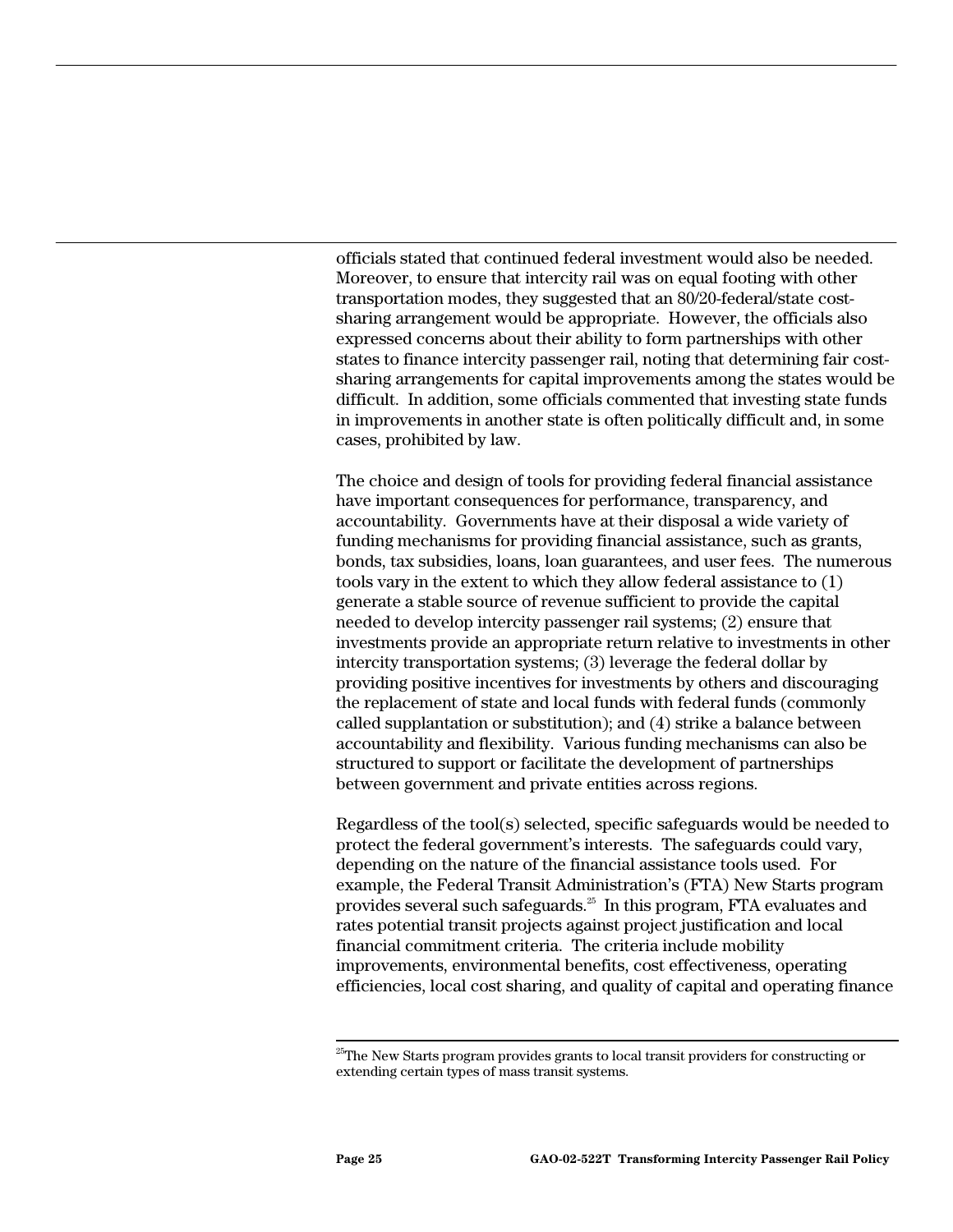|                                                                                                                          | plans. FTA uses the ratings to decide which projects will proceed to<br>preliminary engineering and final design phases, be recommended for<br>funding, and receive grants. In addition, the grant agreement establishes<br>the terms and conditions for federal participation in a project, including<br>the maximum amount of federal funds to be made available. Project<br>sponsors are generally responsible for higher than expected costs.                                                                                                                                                                                                                                                                                                               |
|--------------------------------------------------------------------------------------------------------------------------|-----------------------------------------------------------------------------------------------------------------------------------------------------------------------------------------------------------------------------------------------------------------------------------------------------------------------------------------------------------------------------------------------------------------------------------------------------------------------------------------------------------------------------------------------------------------------------------------------------------------------------------------------------------------------------------------------------------------------------------------------------------------|
|                                                                                                                          | In addition to the financial tools, other mechanisms could be used to hold<br>the recipients of financial assistance accountable for results. To improve<br>federal program effectiveness and public accountability, Congress passed<br>the Government Performance and Results Act of 1993 (the Results Act).<br>Under this act, executive agencies must prepare 5-year strategic plans,<br>annual performance plans, and annual reports on the extent to which<br>goals were met and on what actions are needed to achieve or modify goals<br>that have not been met. By requiring these actions, the Results Act seeks<br>to hold agencies accountable for results. Similar accountability<br>mechanisms could be built into intercity passenger rail policy. |
|                                                                                                                          | Another way to promote performance and accountability would be to<br>require the intercity passenger rail operator(s) to assume some level of<br>financial risk. For example, the operator might receive a fixed level of<br>subsidy plus all the ticket revenue generated. If the sum of the fixed<br>subsidy and ticket revenue were less than operating expenses, the<br>shortfall would be the operator's responsibility to meet. This arrangement<br>would encourage operators to provide quality service that attracts<br>customers and to operate efficiently. Several potential private operators<br>that we contacted said that they would be willing to assume some level of<br>financial risk.                                                       |
| <b>Ensure That Strategies</b><br><b>Address Diverse</b><br>Stakeholder Interests and<br>Limit Unintended<br>Consequences | Revising intercity passenger rail policy could have substantial effects on a<br>number of stakeholders, including Amtrak and its employees, the railroad<br>retirement and unemployment systems, commuter railroads, states, and<br>freight railroads. Important attributes of any new national intercity<br>passenger rail policy are that it addresses diverse stakeholder interests, to<br>the extent possible, and limits unintended consequences.                                                                                                                                                                                                                                                                                                          |
|                                                                                                                          | Amtrak, its creditors, and its employees could be the groups most directly<br>affected by substantial changes in intercity passenger rail policy. The<br>most sweeping effect on these stakeholders would occur if Amtrak were<br>to be liquidated. Amtrak recently estimated that the net cost (net from<br>sales of assets) of liquidation could be \$7.7 billion to \$11.5 billion (in<br>nominal dollars) over a 5-year period. This cost includes possible losses<br>by creditors (including labor protection payments to Amtrak employees)                                                                                                                                                                                                                |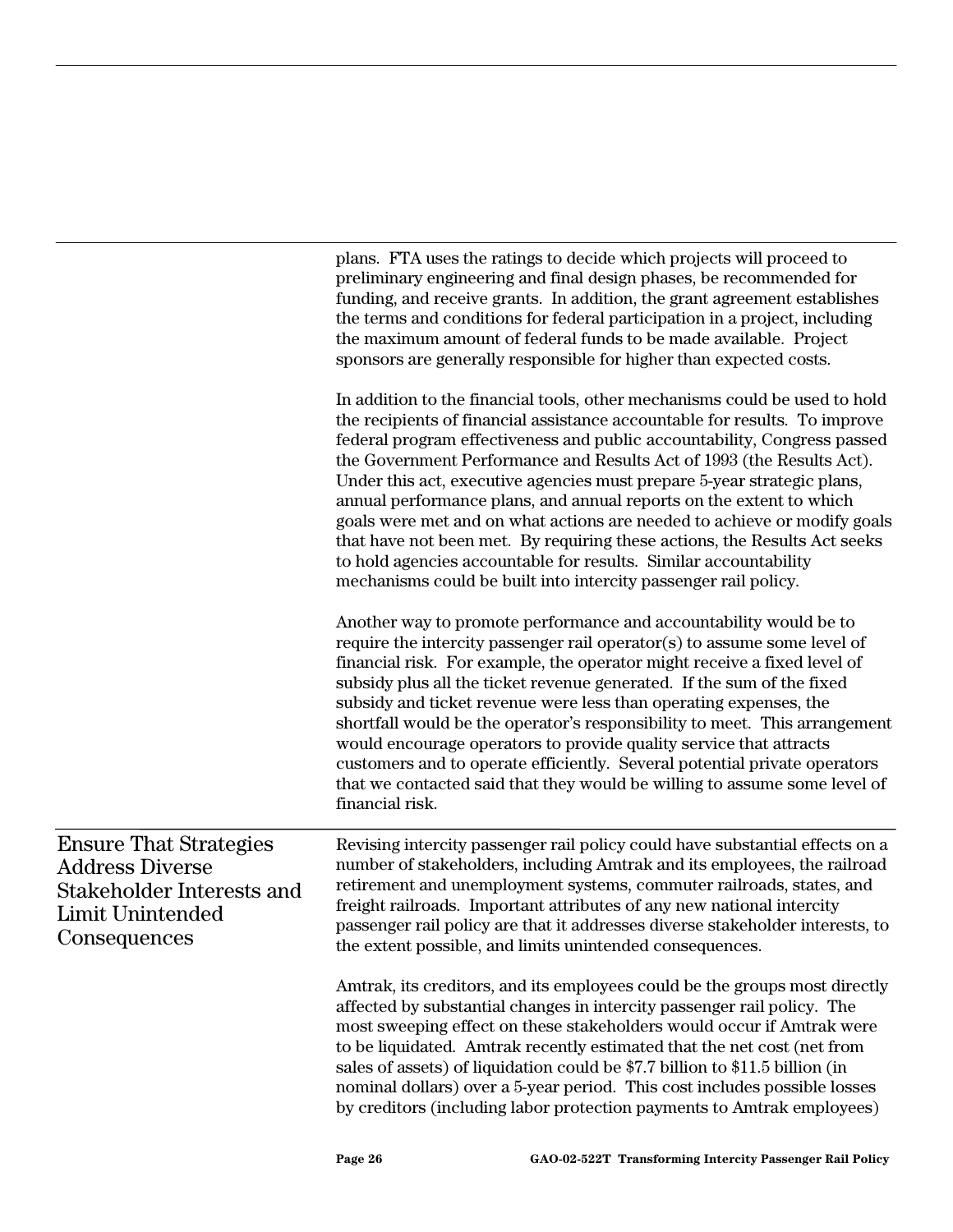and the railroad retirement and unemployment insurance systems. We are updating our 1998 assessment<sup>26</sup> of the potential costs of an Amtrak liquidation for this committee and expect to report on this topic later this summer.

Similarly, Amtrak's Northeast Corridor is a vital piece of infrastructure that would have to be dealt with carefully because of its many other users. Currently, the corridor handles about 1,200 Amtrak, commuter railroad, and freight railroad trains a day. By far, the heaviest users of the corridor are the commuter railroads, which depend at least in some part on access to the corridor to bring their riders into major cities (on average, about 1.2 million riders per day).

Many state officials told us that intercity passenger rail is an important part of their transportation systems. Officials in most of the 17 states that we contacted indicated that they would try to continue some type of intercity rail service if Amtrak service was discontinued in their states. However, these officials expressed a number of concerns about their ability to do so. Two common concerns that they raised were whether new operators could obtain a right to use freight railroads' tracks under terms similar to those that apply to Amtrak and whether states could form partnerships with other states to support intercity passenger rail service. In particular, the states worry that the freight railroads would not grant a new operator access rights or would increase their fees above the incremental costs. Thus, obtaining these rights would greatly affect states' decisions to support intercity passenger rail.

Freight railroads would also be directly affected because freight railroads own nearly all of the tracks in the United States. Freight railroad officials are concerned about the degree to which providing intercity passenger rail service does and will affect their ability to serve their customers and to earn profits. Freight railroads are concerned about the impact on their business and liability issues if additional conventional passenger rail service and/or high-speed rail service operates on their tracks. Operating high-speed trains on their tracks amplifies these problems because as passenger train speeds increase, freight railroads must provide more room

 <sup>26</sup>U.S. General Accounting Office, *Intercity Passenger Rail: Issues Associated With a Possible Amtrak Liquidation*, GAO/RCED-98-60 (Washington, D.C.: Mar. 2, 1998). In this report, we concluded that the United States would not be legally liable for secured or unsecured creditors' claims in the event of an Amtrak liquidation. Nevertheless, we recognized that creditors could attempt to recover losses from the United States.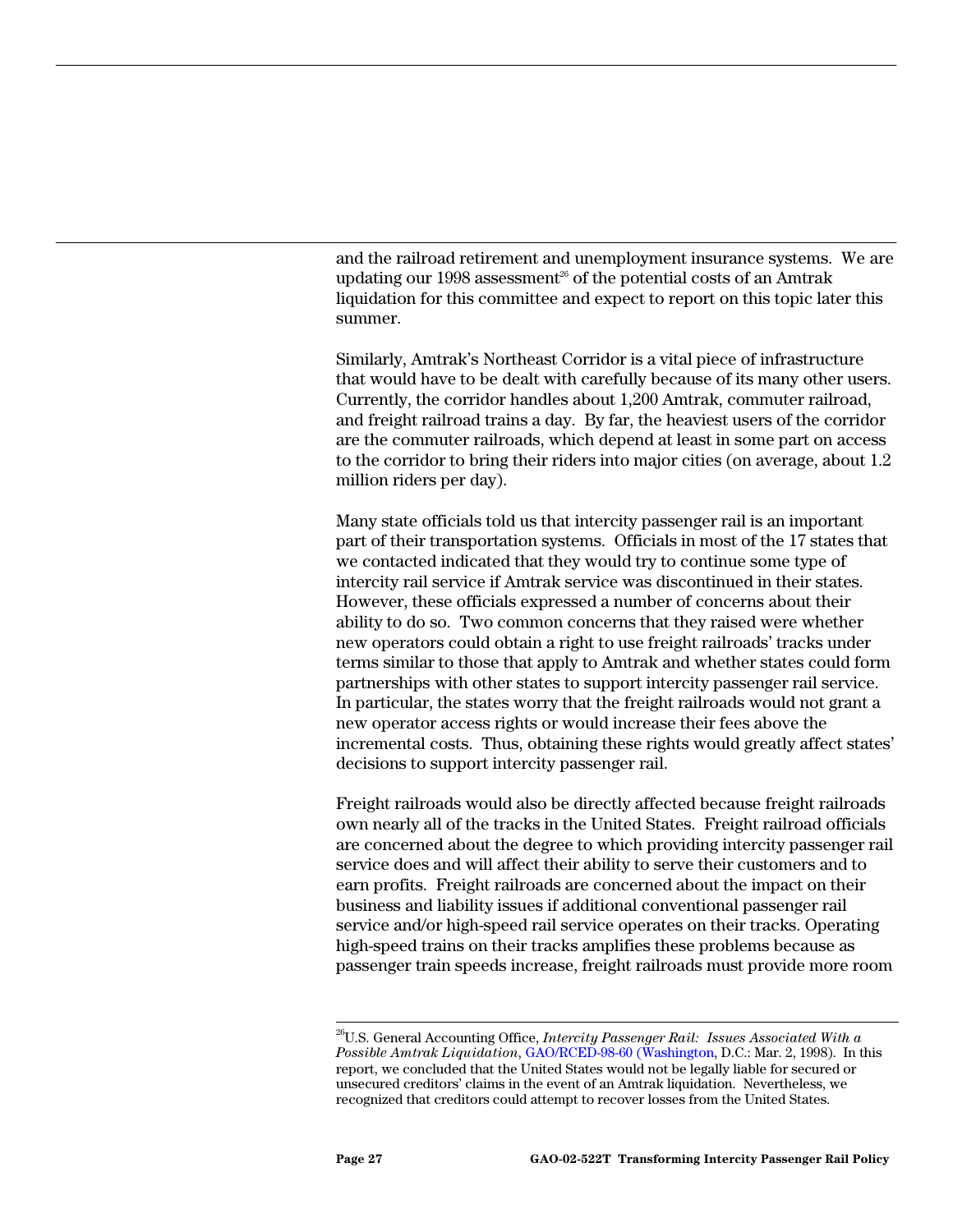in order to operate both passenger and freight trains safely. In addition, freight railroad officials believe that they are not fully compensated for providing this service. Although the officials were generally open to the idea of giving new passenger operators access to their tracks, they stated that they would seek to charge more than the incremental costs associated with this use. As mentioned earlier, states that we contacted generally had different expectations about access fees than the freight railroads, which would also affect their willingness to participate.

In summary Mr. Chairman, there is a growing consensus that the current approach to providing intercity passenger rail system needs revision. If Congress wants to retain a system such as the one in place today, substantially more capital and operating funds are likely to be needed than are currently provided. Congress will have to weigh the decision of whether to provide this additional funding for intercity passenger rail against short- and long-range fiscal challenges in other areas of the federal budget. With this backdrop, Congress will soon have to decide if and how intercity passenger rail service can provide public benefits and complement other modes of transportation as an integrated part of our national transportation network. The first step is to establish clear and nonconflicting goals for providing federal assistance for intercity passenger rail service as part of complementary and mutually reinforcing national policies for other modes of transportation. All decisions—from establishing incentives for participation, to ensuring accountability for results, to determining the structure of intercity passenger rail systems, to ensuring that the strategies developed address diverse stakeholder interests—will cascade from the goals that are established. Numerous mechanisms and stakeholders could be used to help Congress develop a national policy for intercity passenger rail. We stand ready to assist Congress in examining this issue.

This concludes our prepared remarks. We would be pleased to answer any questions you or other members of the Subcommittee may have.

Scope and Methodology

To assess the potential public benefits of intercity passenger rail service, we reviewed published economic and transportation literature relating to intercity passenger rail. To provide information on the costs of providing intercity passenger rail service, we obtained information from Amtrak, the Amtrak Reform Council, the Department of Transportation's Inspector General, and, where available, from high-speed rail corridors. To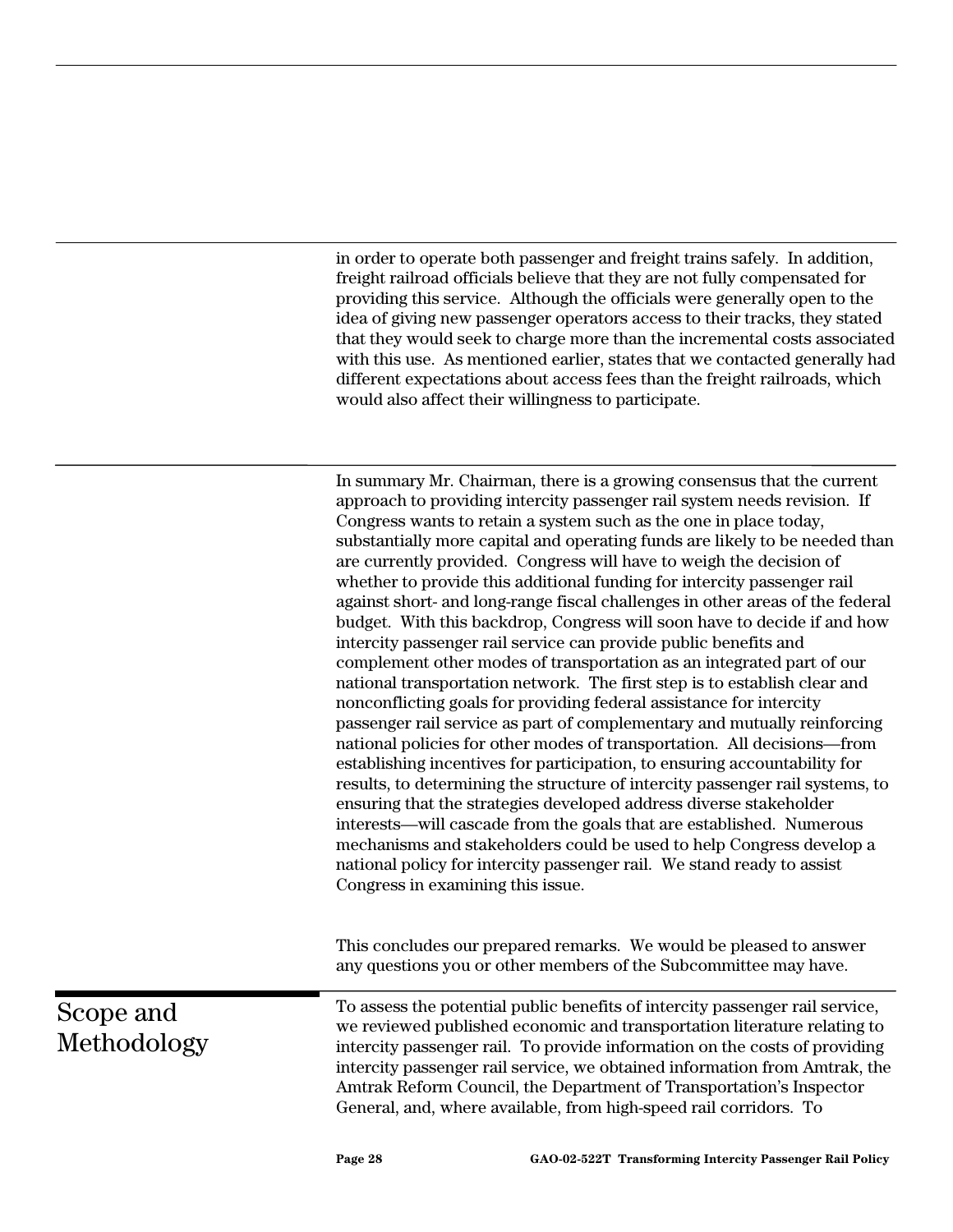|                                 | determine the initial considerations that could guide Congress as it<br>debates the future role of the federal government in supporting intercity<br>passenger rail service, we relied upon a number of products that we have<br>issued on setting budget priorities, assessing investment decisions, and<br>evaluating federal financial assistance to financially struggling<br>organizations. We also contacted 30 organizations—states (on and off the<br>Northeast Corridor), commuter railroads, and freight railroads—that are<br>affected by Amtrak, 5 prospective intercity rail operators, and Amtrak.<br>Our work was carried out from January through March 2002 in accordance<br>with generally accepted government auditing standards. |
|---------------------------------|------------------------------------------------------------------------------------------------------------------------------------------------------------------------------------------------------------------------------------------------------------------------------------------------------------------------------------------------------------------------------------------------------------------------------------------------------------------------------------------------------------------------------------------------------------------------------------------------------------------------------------------------------------------------------------------------------------------------------------------------------|
| Contacts and<br>Acknowledgments | For further information, please contact either JayEtta Z. Hecker at<br>heckerj@gao.gov or James Ratzenberger at ratzenbergerj@gao.gov.<br>Alternatively, they can be reached at (202) 512-2834. Individuals making<br>key contributions to this testimony include Jay Cherlow, Angela Clowers,<br>Libby Halperin, Alexander Lawrence, Gail Marnik, Jerome Nagy, Ryan<br>Petitte, and James Ratzenberger.                                                                                                                                                                                                                                                                                                                                             |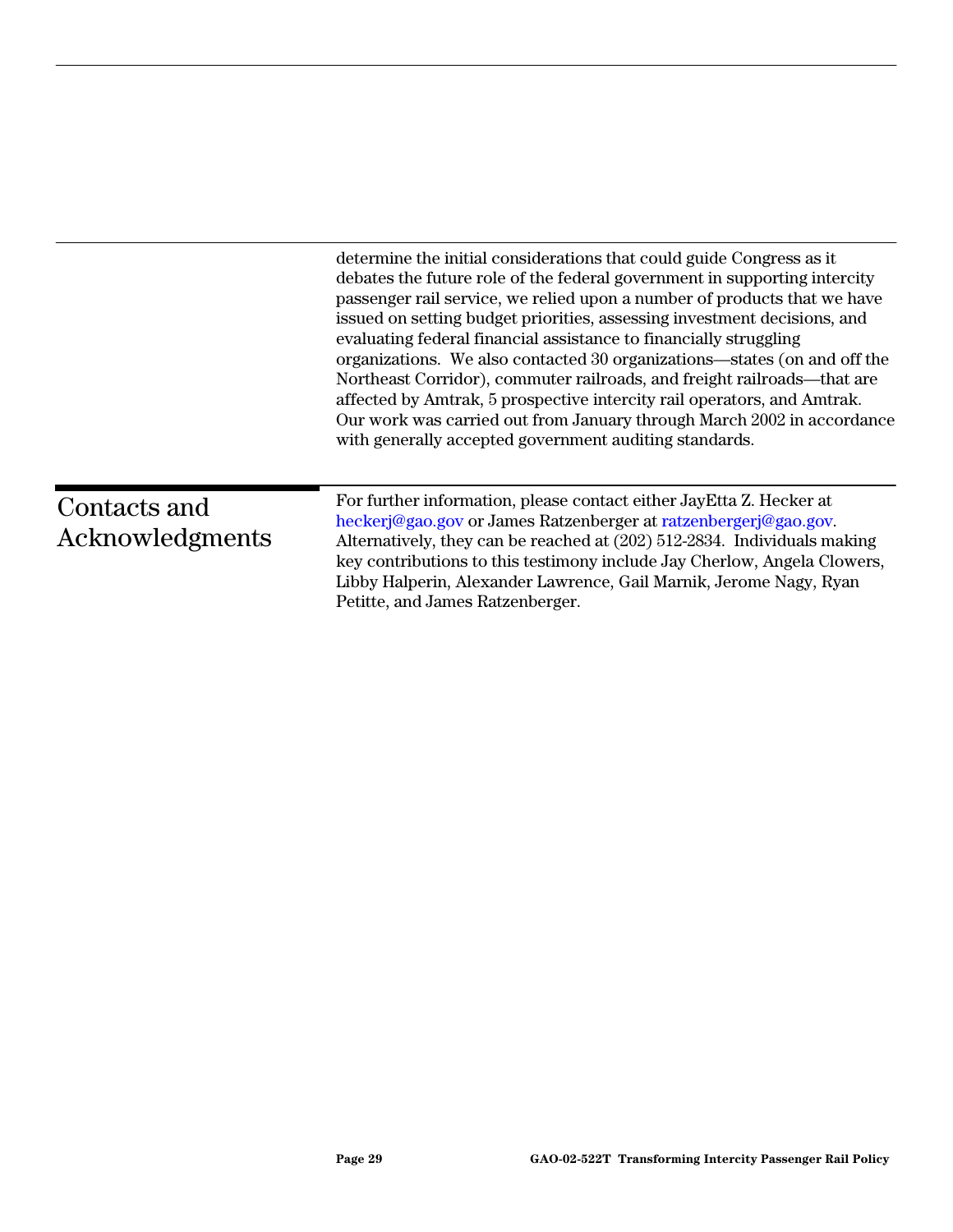## Appendix I: Selected GAO Products

| <b>Developing National</b><br><b>Strategies</b> | Regulatory Programs: Balancing Federal and State Responsibilities for<br>Standard Setting and Implementation. GAO-02-495. Washington, D.C.:<br>March 20, 2002.                            |
|-------------------------------------------------|-------------------------------------------------------------------------------------------------------------------------------------------------------------------------------------------|
|                                                 | Budget Issues: Long-Term Fiscal Challenges. GAO-02-467T.<br>Washington, D.C.: Feb. 27, 2002.                                                                                              |
|                                                 | Mass Transit: Many Management Successes at WMATA, but Capital<br><i>Planning Could be Enhanced. GAO-01-744.</i> Washington, D.C.:<br>July 3, 2001.                                        |
|                                                 | Combating Terrorism: Key Aspects of a National Strategy to Enhance<br>State and Local Preparedness. GAO-02-473T. Washington, D.C.:<br>Mar. 1, 2002.                                       |
|                                                 | Commercial Aviation: A Framework for Considering Federal Financial<br>Assistance. GAO-01-1163T. Washington, D.C.: Sept. 20, 2001.                                                         |
|                                                 | Federal Budget: Choosing Public Investment Programs. GAO/AIMD-93-<br>25. Washington, D.C.: July 23, 1993.                                                                                 |
|                                                 | Guidelines for Rescuing Large Failing Firms and Municipalities.<br>GAO/GGD-84-34. Washington, D.C.: Mar. 29, 1984.                                                                        |
| Amtrak                                          | Intercity Passenger Rail: The Congress Faces Critical Decisions About<br>the Role of and Funding for Intercity Passenger Rail Systems., GAO-01-<br>820T. Washington, D.C.: July 25, 2001. |
|                                                 | Intercity Passenger Rail: Amtrak Will Continue to Have Difficulty<br>Controlling Its Costs and Meeting Capital Needs. GAO/RCED-00-138.<br>Washington, D.C.: May 31, 2000.                 |
|                                                 | Northeast Rail Corridor: Information on Users, Funding Sources, and<br><i>Expenditures.</i> GAO/RCED-96-144. Washington, D.C.: June 27, 1996.                                             |
|                                                 | Intercity Passenger Rail: Financial and Operating Conditions Threaten<br>Amtrak's Long-Term Viability. GAO/RCED-95-71. Washington, D.C.:<br>Feb. 6, 1995.                                 |
| <b>High-Speed Rail</b>                          | The High Speed Rail Investment Act of 2001. GAO-01-756R. Washington,<br>D.C.: June 25, 2001.                                                                                              |